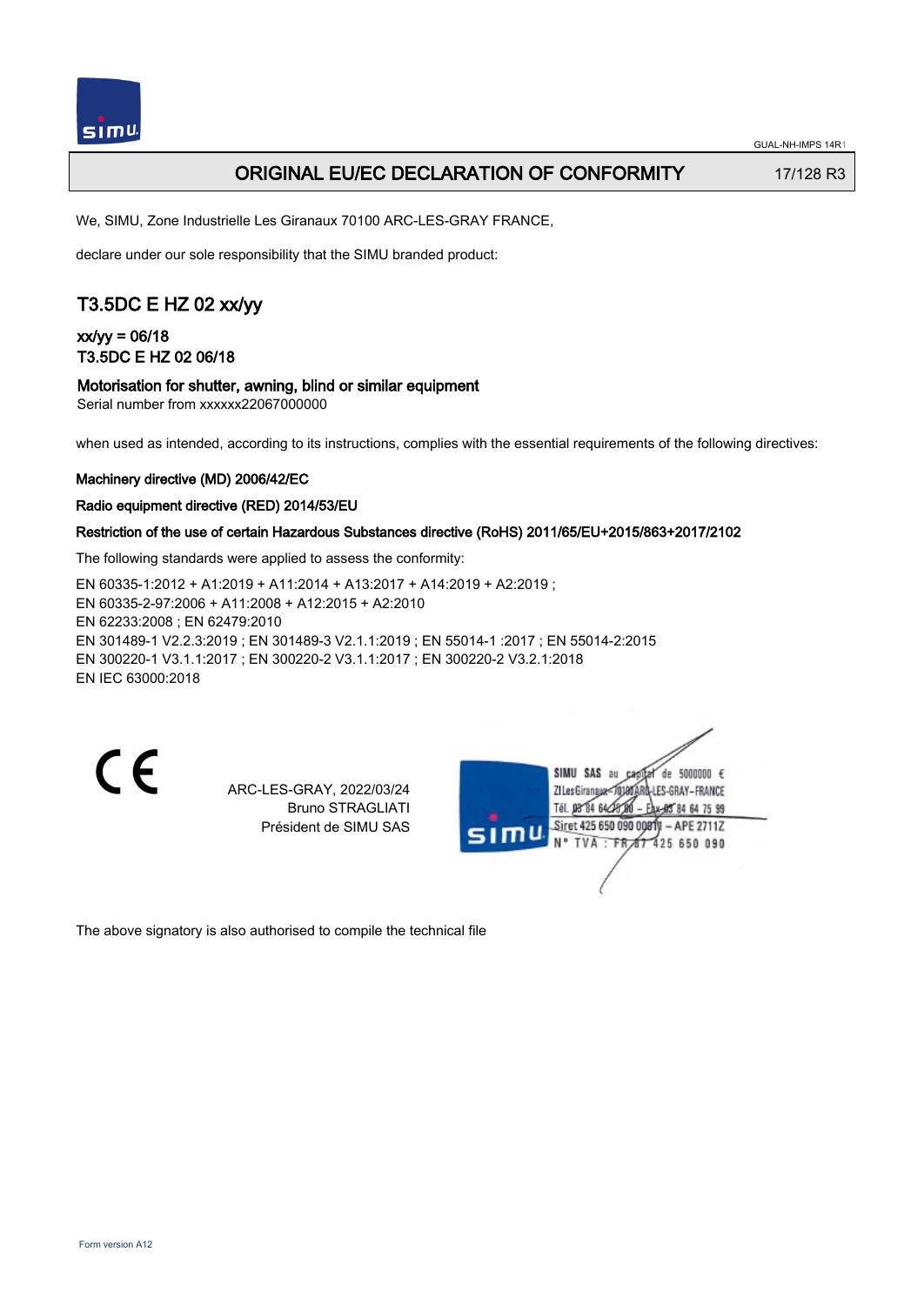

## ORIGINAL EU/EC DECLARATION OF CONFORMITY DECLARATION EU/CE DE CONFORMITE ORIGINALE

17/128 R3

We, SIMU, Zone Industrielle Les Giranaux 70100 ARC-LES-GRAY FRANCE, Nous,

declare under our sole responsibility that the SIMU branded product: declarons sous notre seule responsabilité que le produit de marque SIMU

# T3.5DC E HZ 02 xx/yy

### xx/yy = 06/18 T3.5DC E HZ 02 06/18

### Motorisation for shutter, awning, blind or similar equipment

Motorisation de volet, store, rideau ou équipement similaire

Serial number from xxxxxx22067000000 Numéro de série à partir de

when used as intended, according to its instructions, complies with the essential requirements of the following directives: utilisé, selon l'usage prévu, comme décrit dans son manuel d'utilisation, est conforme aux exigences essentielles des directives suivantes

Machinery directive (MD) 2006/42/EC

Directive Machine 2006/42/EC

Radio equipment directive (RED) 2014/53/EU

Directive sur les équipements radio 2014/53/EU

### Restriction of the use of certain Hazardous Substances directive (RoHS) 2011/65/EU+2015/863+2017/2102

Directive RoHS 2011/65/EU+2015/863+2017/2102

The following standards were applied to assess the conformity: Les normes de référence suivantes ont été appliquées pour évaluer la conformité

EN 60335‑1:2012 + A1:2019 + A11:2014 + A13:2017 + A14:2019 + A2:2019 ; EN 60335‑2‑97:2006 + A11:2008 + A12:2015 + A2:2010 EN 62233:2008 ; EN 62479:2010 EN 301489‑1 V2.2.3:2019 ; EN 301489‑3 V2.1.1:2019 ; EN 55014‑1 :2017 ; EN 55014‑2:2015 EN 300220‑1 V3.1.1:2017 ; EN 300220‑2 V3.1.1:2017 ; EN 300220‑2 V3.2.1:2018 EN IEC 63000:2018

C F

ARC-LES-GRAY, 2022/03/24 Bruno STRAGLIATI Président de SIMU SAS

de 5000000  $\epsilon$ SIMU SAS au ZI Les Giranaux<sup>2</sup> ES-GRAY-FRANCE Tél. 08 84 64 2 64 75 99 Siret 425 650 090 00811  $-$  APF 27117 125 650 090

The above signatory is also authorised to compile the technical file

La personne signataire ci-dessus est aussi celle autorisée à constituer le dossier technique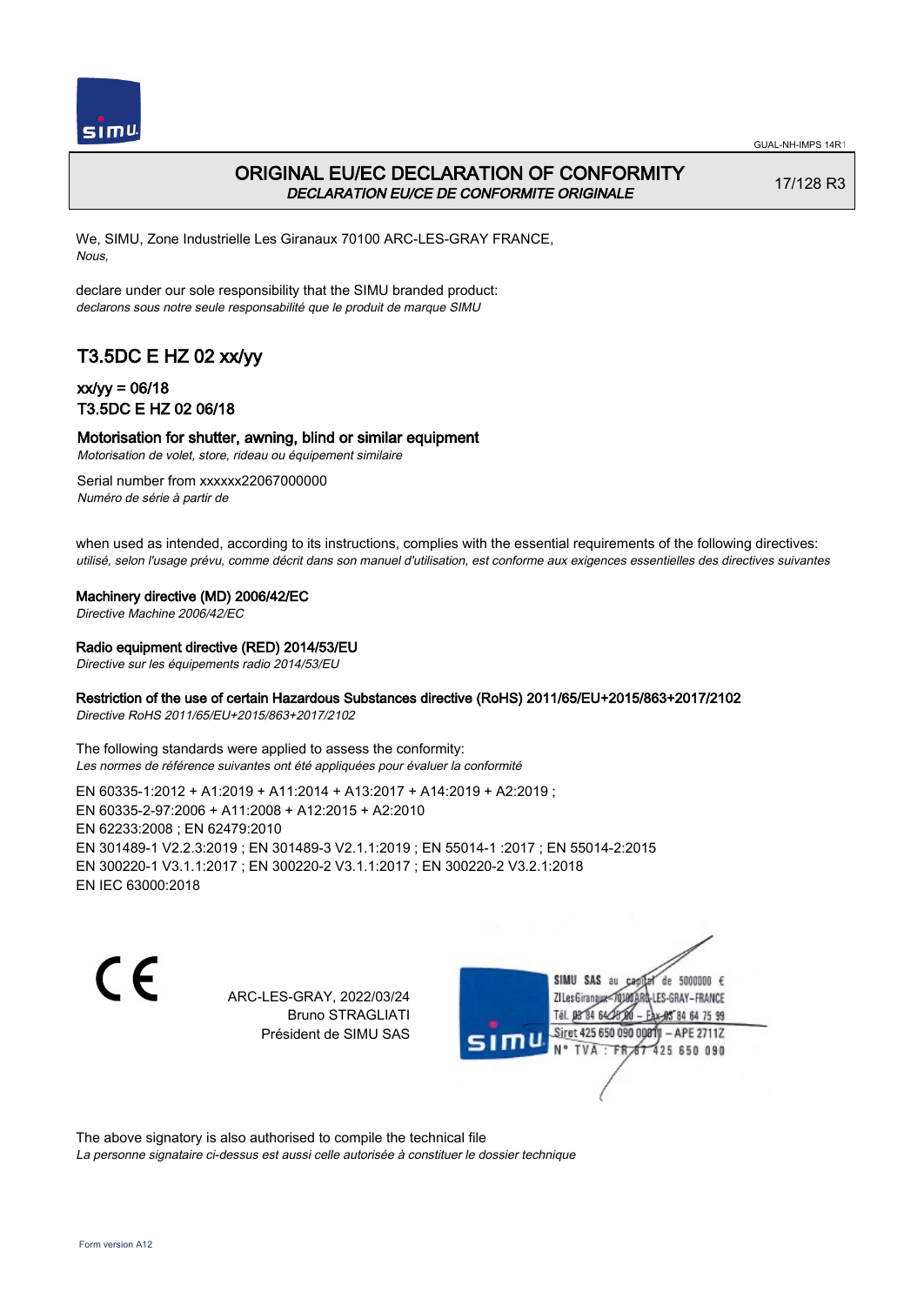

# ORIGINAL EU/EC DECLARATION OF CONFORMITY ORIGINAL EU/EG-KONFORMITÄTSERKLÄRUNG

17/128 R3

We, SIMU, Zone Industrielle Les Giranaux 70100 ARC-LES-GRAY FRANCE, Wir,

declare under our sole responsibility that the SIMU branded product: erklären unter unserer alleinigen Verantwortung, dass das mit der Marke SIMU versehene Produkt

# T3.5DC E HZ 02 xx/yy

### xx/yy = 06/18 T3.5DC E HZ 02 06/18

### Motorisation for shutter, awning, blind or similar equipment

Motorisierung für Abschlüsse or ähnliche Ausrüstung

Serial number from xxxxxx22067000000 Seriennummer ab

when used as intended, according to its instructions, complies with the essential requirements of the following directives: den einschlägigen Bestimmungen der folgenden Richtlinien entspricht, wenn es nach den Anweisungen des Herstellers bestimmungsgemäß verwendet wird

### Machinery directive (MD) 2006/42/EC

Maschinenrichtlinie 2006/42/EC

### Radio equipment directive (RED) 2014/53/EU

Funkanlagen-Richtlinie 2014/53/EU

### Restriction of the use of certain Hazardous Substances directive (RoHS) 2011/65/EU+2015/863+2017/2102

RoHS-Richtlinie 2011/65/EU+2015/863+2017/2102

The following standards were applied to assess the conformity: Die Konformität wird durch die Einhaltung folgender Normen nachgewiesen

EN 60335‑1:2012 + A1:2019 + A11:2014 + A13:2017 + A14:2019 + A2:2019 ; EN 60335‑2‑97:2006 + A11:2008 + A12:2015 + A2:2010 EN 62233:2008 ; EN 62479:2010 EN 301489‑1 V2.2.3:2019 ; EN 301489‑3 V2.1.1:2019 ; EN 55014‑1 :2017 ; EN 55014‑2:2015 EN 300220‑1 V3.1.1:2017 ; EN 300220‑2 V3.1.1:2017 ; EN 300220‑2 V3.2.1:2018 EN IEC 63000:2018

 $\epsilon$ 

ARC-LES-GRAY, 2022/03/24 Bruno STRAGLIATI Président de SIMU SAS

de 5000000  $\epsilon$ SIMU SAS au ZI Les Giranauxe LES-GRAY-FRANCE Tél. 08 84 64 24 95 84 64 75 99 Siret 425 650 090 00811 - APE 2711Z  $TVA$ : FRAT 425 650 090

The above signatory is also authorised to compile the technical file

Die oben genannte Person ist auch bevollmächtigt, die relevanten technischen Unterlagen zusammenzustellen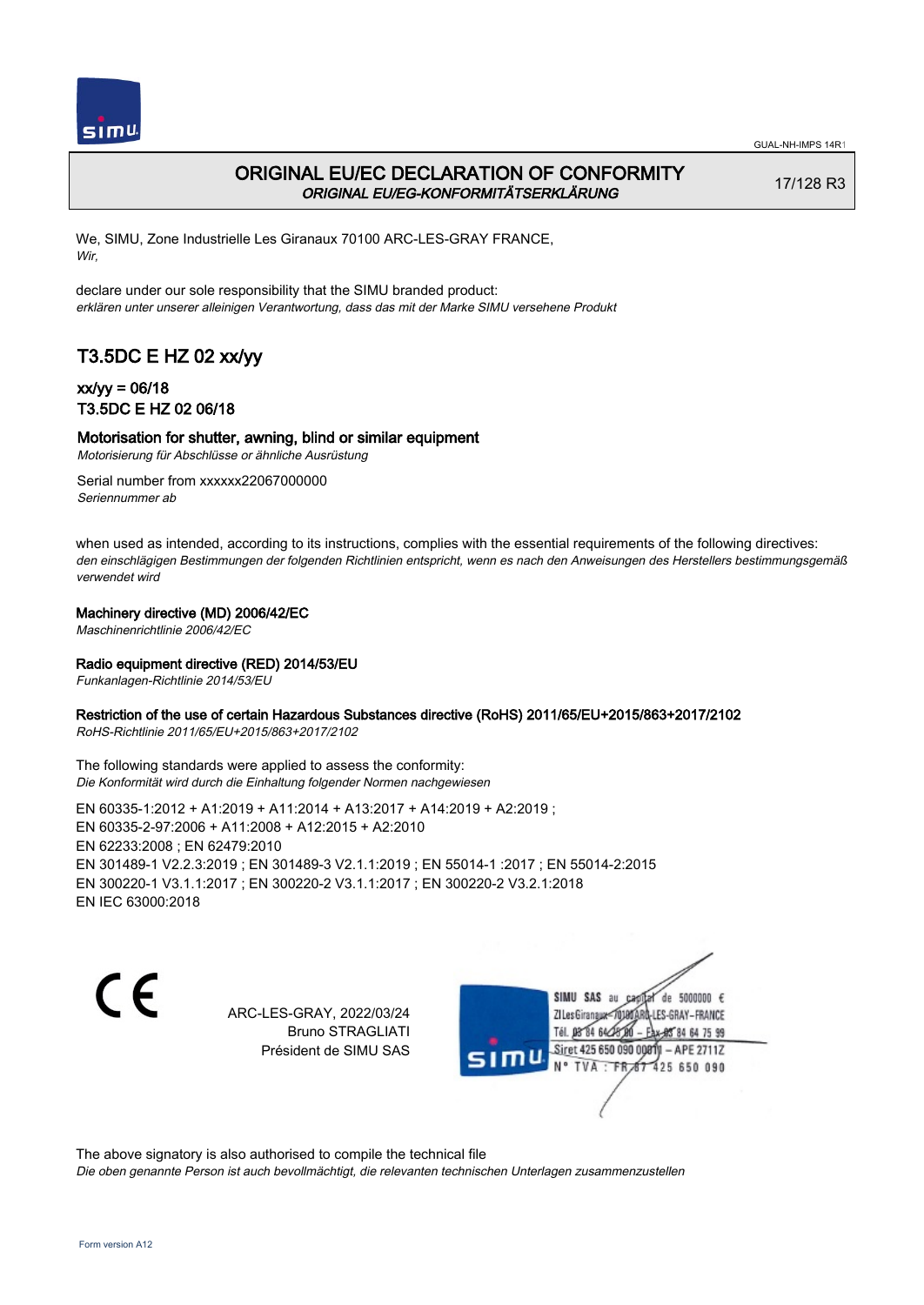

## ORIGINAL EU/EC DECLARATION OF CONFORMITY DECLARACIÓN UE/CE DE CONFORMIDAD ORIGINAL

17/128 R3

We, SIMU, Zone Industrielle Les Giranaux 70100 ARC-LES-GRAY FRANCE, Nosotros,

declare under our sole responsibility that the SIMU branded product: declaramos bajo nuestra única responsabilidad, que los productos de la marca SIMU

# T3.5DC E HZ 02 xx/yy

### xx/yy = 06/18 T3.5DC E HZ 02 06/18

### Motorisation for shutter, awning, blind or similar equipment

Motorización de persiana, toldo, cortina o equipos similares

Serial number from xxxxxx22067000000 número de serie a partir de

when used as intended, according to its instructions, complies with the essential requirements of the following directives: cuando se utilizan según el uso previsto, de conformidad con sus instrucciones, cumplen con los requisitos esenciales de las siguientes directivas

#### Machinery directive (MD) 2006/42/EC

Directiva "Máquinas" 2006/42/EC

#### Radio equipment directive (RED) 2014/53/EU

Directiva equipos radioeléctricos 2014/53/EU

#### Restriction of the use of certain Hazardous Substances directive (RoHS) 2011/65/EU+2015/863+2017/2102

Directiva RoHS 2011/65/EU+2015/863+2017/2102

The following standards were applied to assess the conformity: Las siguientes normas de referencia han sido aplicadas para evaluar la conformidad

EN 60335‑1:2012 + A1:2019 + A11:2014 + A13:2017 + A14:2019 + A2:2019 ; EN 60335‑2‑97:2006 + A11:2008 + A12:2015 + A2:2010 EN 62233:2008 ; EN 62479:2010 EN 301489‑1 V2.2.3:2019 ; EN 301489‑3 V2.1.1:2019 ; EN 55014‑1 :2017 ; EN 55014‑2:2015 EN 300220‑1 V3.1.1:2017 ; EN 300220‑2 V3.1.1:2017 ; EN 300220‑2 V3.2.1:2018 EN IEC 63000:2018

 $\epsilon$ 

ARC-LES-GRAY, 2022/03/24 Bruno STRAGLIATI Président de SIMU SAS

de 5000000  $\epsilon$ SIMU SAS au ZI Les Giranaux< LES-GRAY-FRANCE Tél. 08 84 64 24 95 84 64 75 99 Siret 425 650 090 00811 - APE 2711Z TVA: FR 67 425 650 090

The above signatory is also authorised to compile the technical file el firmante, anteriormente mencionado tambien esta facultado para elaborar el expediente tecnico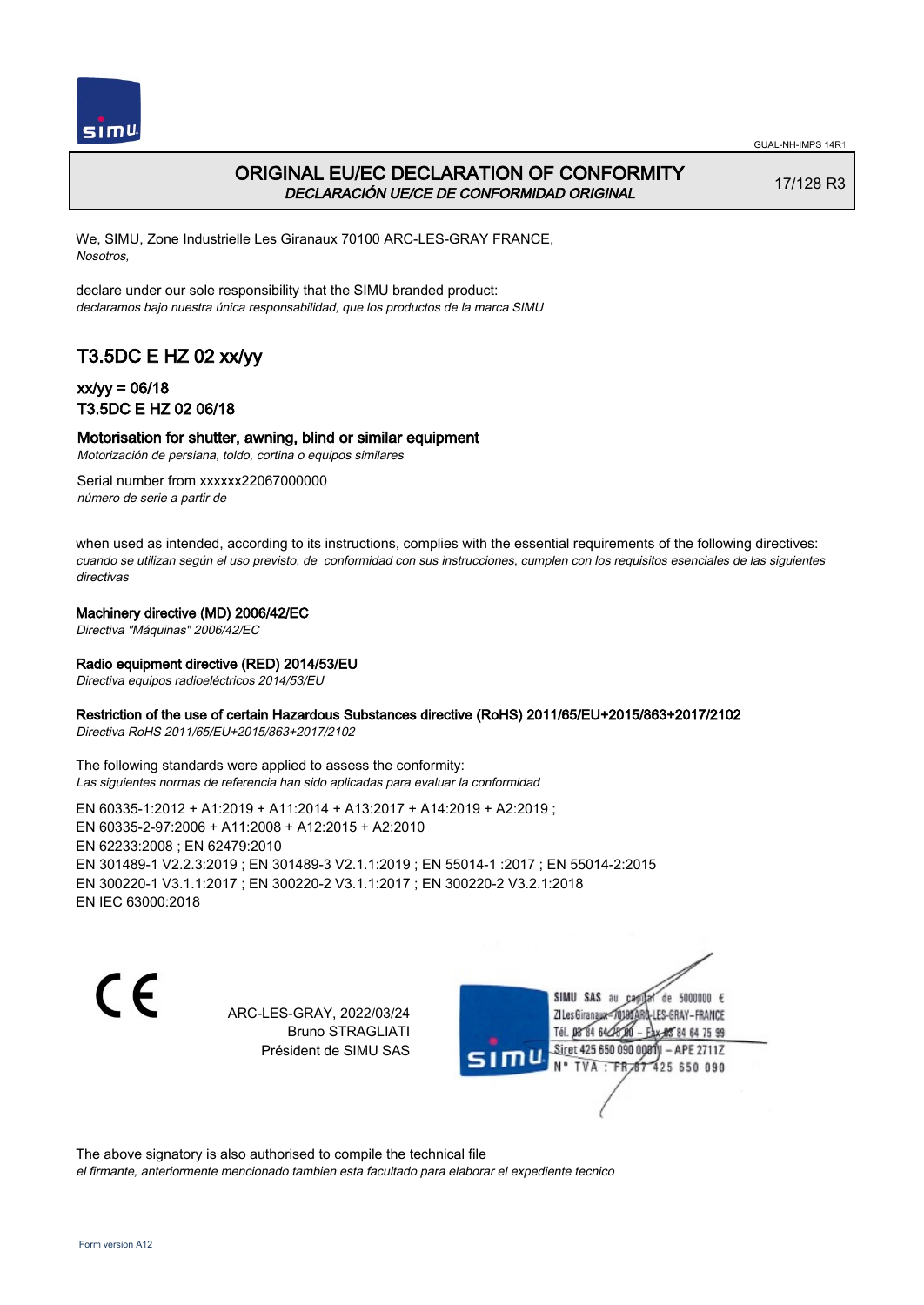

## ORIGINAL EU/EC DECLARATION OF CONFORMITY DICHIARAZIONE DI CONFORMITÀ UE/CE ORIGINALE

17/128 R3

We, SIMU, Zone Industrielle Les Giranaux 70100 ARC-LES-GRAY FRANCE, Noi,

declare under our sole responsibility that the SIMU branded product: dichiariamo sotto la nostra esclusiva responsabilità che l'appareccho di marca SIMU

# T3.5DC E HZ 02 xx/yy

## xx/yy = 06/18 T3.5DC E HZ 02 06/18

### Motorisation for shutter, awning, blind or similar equipment

Motorizzazione di tapparella, persiana, tenda o apparecchiatura similare

Serial number from xxxxxx22067000000 Numero di serie a partire da

when used as intended, according to its instructions, complies with the essential requirements of the following directives: se utilizzato secondo l'uso previsto, come descritto nel suo manuale d'istruzioni, è conforme ai requisiti essenziali delle seguenti Direttive

Machinery directive (MD) 2006/42/EC

Direttiva Macchine 2006/42/EC

#### Radio equipment directive (RED) 2014/53/EU

Direttiva apparecchiature radio 2014/53/EU

### Restriction of the use of certain Hazardous Substances directive (RoHS) 2011/65/EU+2015/863+2017/2102

Direttiva RoHS 2011/65/EU+2015/863+2017/2102

The following standards were applied to assess the conformity: I seguenti standard di riferimento sono stati applicati per ottenere la conformità

EN 60335‑1:2012 + A1:2019 + A11:2014 + A13:2017 + A14:2019 + A2:2019 ; EN 60335‑2‑97:2006 + A11:2008 + A12:2015 + A2:2010 EN 62233:2008 ; EN 62479:2010 EN 301489‑1 V2.2.3:2019 ; EN 301489‑3 V2.1.1:2019 ; EN 55014‑1 :2017 ; EN 55014‑2:2015 EN 300220‑1 V3.1.1:2017 ; EN 300220‑2 V3.1.1:2017 ; EN 300220‑2 V3.2.1:2018 EN IEC 63000:2018

C F

ARC-LES-GRAY, 2022/03/24 Bruno STRAGLIATI Président de SIMU SAS

de 5000000  $\epsilon$ SIMU SAS au ZI Les Giranaux< ES-GRAY-FRANCE Tél. 08 84 64 2 64 75 99 Siret 425 650 090 00811  $-$  APF 27117 125 650 090

The above signatory is also authorised to compile the technical file Il firmatario è inoltre autorizzato a costituire il fascicolo tecnico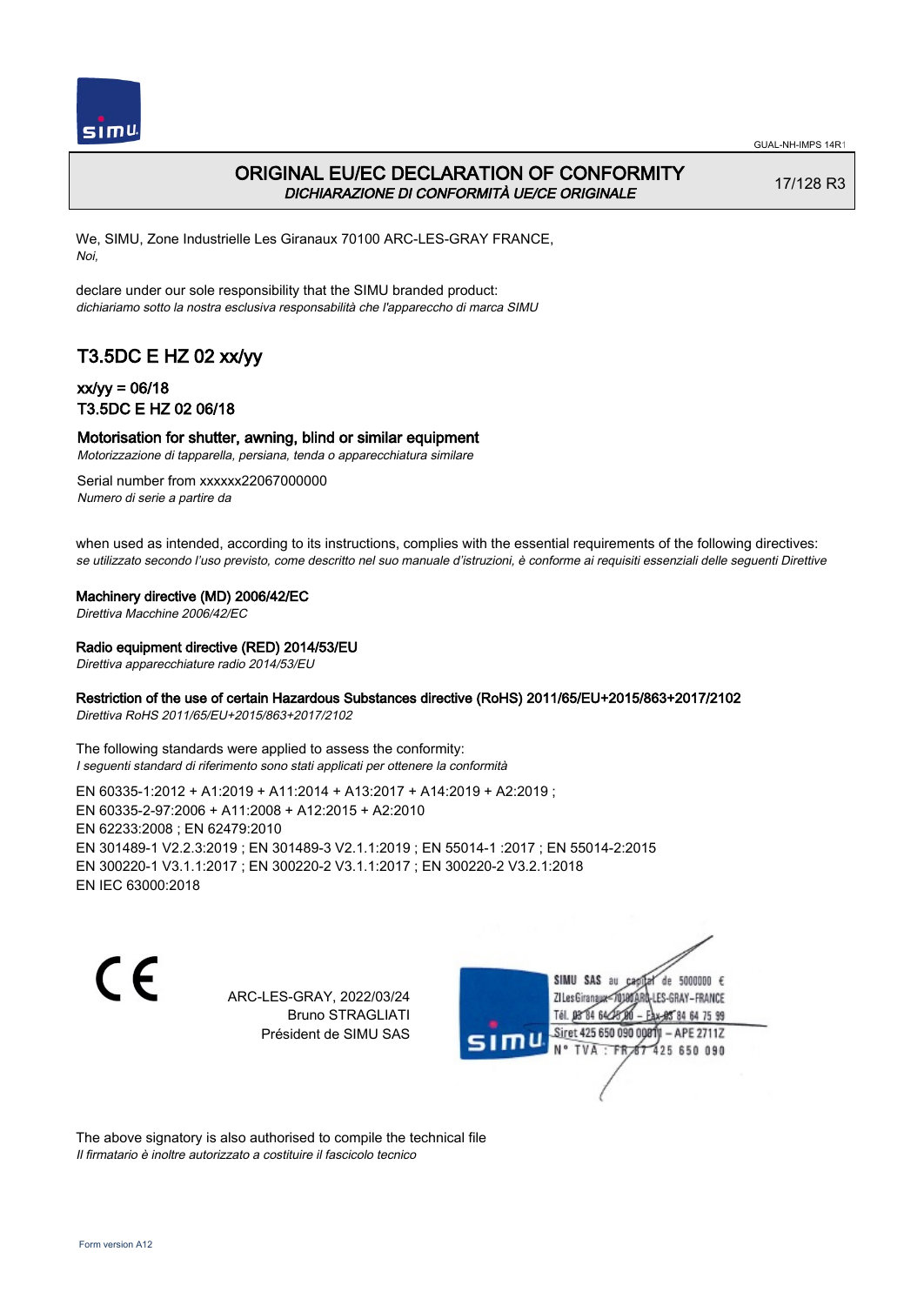

# ORIGINAL EU/EC DECLARATION OF CONFORMITY ОРИГИНАЛНА EU/EC ДЕКЛАРАЦИЯ ЗА СЪОТВЕТСТВИЕ

17/128 R3

We, SIMU, Zone Industrielle Les Giranaux 70100 ARC-LES-GRAY FRANCE, Ние,

declare under our sole responsibility that the SIMU branded product: декларираме на своя лична отговорност, че продукт с търговска марка SIMU

# T3.5DC E HZ 02 xx/yy

### xx/yy = 06/18 T3.5DC E HZ 02 06/18

### Motorisation for shutter, awning, blind or similar equipment

Моторизация за ролетни щори, сенници или други подобни засенчващи изделия

Serial number from xxxxxx22067000000 сериен номер от

when used as intended, according to its instructions, complies with the essential requirements of the following directives: когато се използва съобразно предназначението си и в съответствие с инструкциите е в съответствие с основните изисквания на следните директиви

### Machinery directive (MD) 2006/42/EC

Машинна директива 2006/42/EC

#### Radio equipment directive (RED) 2014/53/EU

Директива за радио оборудване 2014/53/EU

#### Restriction of the use of certain Hazardous Substances directive (RoHS) 2011/65/EU+2015/863+2017/2102

RoHS Директива относно ограничението на употребата на определени опасни вещества в електрическото и електронното оборудване 2011/65/EU+2015/863+2017/2102

The following standards were applied to assess the conformity: Следните референтни стандарти са приложени за оценяване на съответствието

EN 60335‑1:2012 + A1:2019 + A11:2014 + A13:2017 + A14:2019 + A2:2019 ; EN 60335‑2‑97:2006 + A11:2008 + A12:2015 + A2:2010 EN 62233:2008 ; EN 62479:2010 EN 301489‑1 V2.2.3:2019 ; EN 301489‑3 V2.1.1:2019 ; EN 55014‑1 :2017 ; EN 55014‑2:2015 EN 300220‑1 V3.1.1:2017 ; EN 300220‑2 V3.1.1:2017 ; EN 300220‑2 V3.2.1:2018 EN IEC 63000:2018

CE

ARC-LES-GRAY, 2022/03/24 Bruno STRAGLIATI Président de SIMU SAS



The above signatory is also authorised to compile the technical file Гоеподписващия също е упълномощен да съставя техническо досие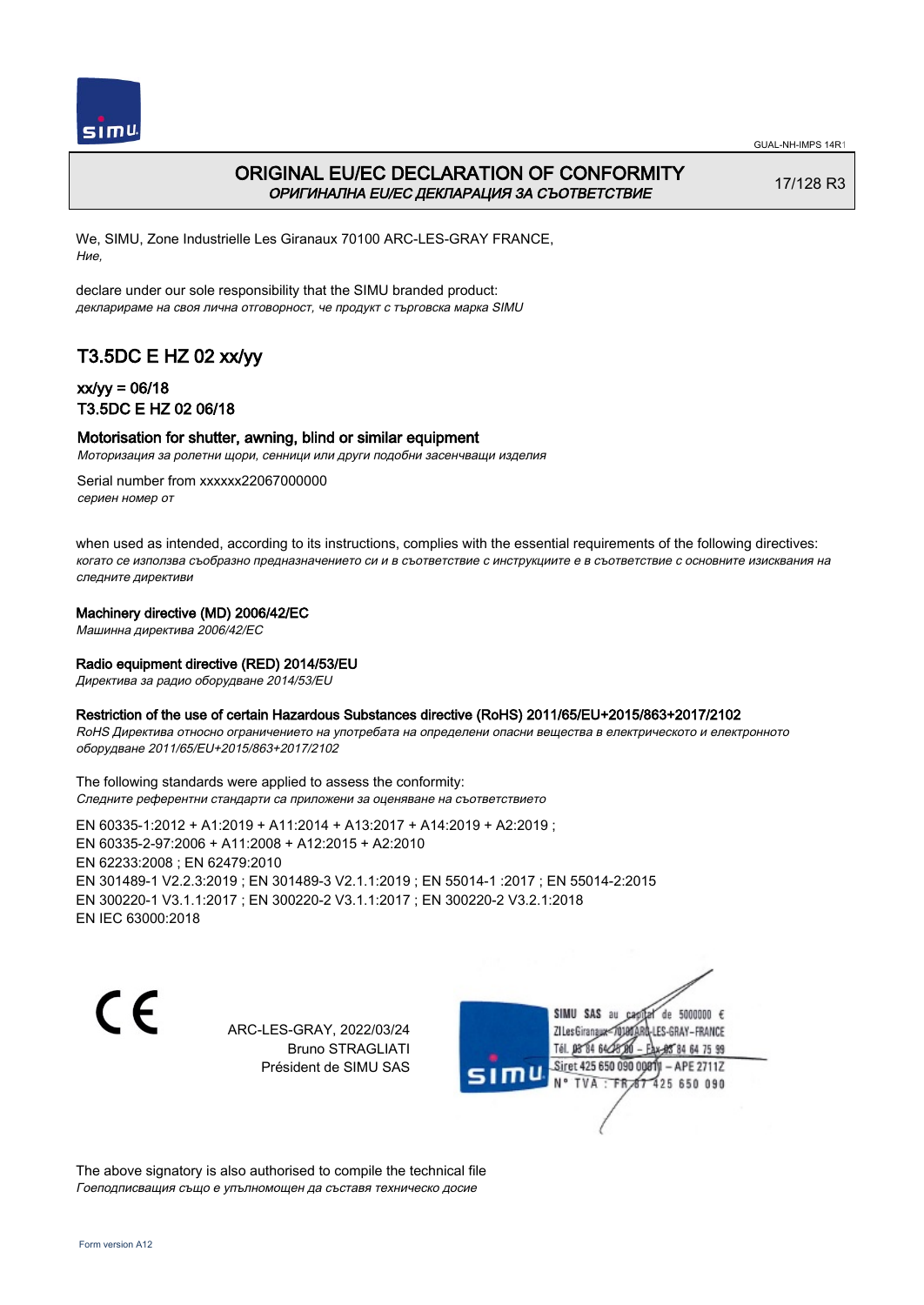

# ORIGINAL EU/EC DECLARATION OF CONFORMITY ORIGINÁLNÍ EU/ES PROHLÁŠENÍ O SHODĚ

17/128 R3

We, SIMU, Zone Industrielle Les Giranaux 70100 ARC-LES-GRAY FRANCE, My,

declare under our sole responsibility that the SIMU branded product: prohlašujeme na svou výlučnou odpovědnost, že výrobek značky SIMU

# T3.5DC E HZ 02 xx/yy

## xx/yy = 06/18 T3.5DC E HZ 02 06/18

### Motorisation for shutter, awning, blind or similar equipment

Pohon pro rolety, markýzy, clony nebo podobná zařízení

Serial number from xxxxxx22067000000 Sériové číslo od

when used as intended, according to its instructions, complies with the essential requirements of the following directives: pokud je používán v souladu s účelem použití a s návodem, splňuje základní požadavky těchto směrnic

### Machinery directive (MD) 2006/42/EC

Směrnice o strojních zařízeních 2006/42/EC

### Radio equipment directive (RED) 2014/53/EU

Směrnice o dodávání rádiových zařízení na trh 2014/53/EU

### Restriction of the use of certain Hazardous Substances directive (RoHS) 2011/65/EU+2015/863+2017/2102

Směrnice o omezení používání některých nebezpečných látek v elektrických a elektronických zařízeních 2011/65/EU+2015/863+2017/2102

The following standards were applied to assess the conformity: Pro posouzení shody byly použity následující normy

EN 60335‑1:2012 + A1:2019 + A11:2014 + A13:2017 + A14:2019 + A2:2019 ; EN 60335‑2‑97:2006 + A11:2008 + A12:2015 + A2:2010 EN 62233:2008 ; EN 62479:2010 EN 301489‑1 V2.2.3:2019 ; EN 301489‑3 V2.1.1:2019 ; EN 55014‑1 :2017 ; EN 55014‑2:2015 EN 300220‑1 V3.1.1:2017 ; EN 300220‑2 V3.1.1:2017 ; EN 300220‑2 V3.2.1:2018 EN IEC 63000:2018

 $\epsilon$ 

ARC-LES-GRAY, 2022/03/24 Bruno STRAGLIATI Président de SIMU SAS

de 5000000  $\epsilon$ SIMU SAS au ZI Les Giranaux</D LES-GRAY-FRANCE Tél. 08 R4 64 2 64 75 99 Siret 425 650 090 00811  $-$  APF 27117 125 650 090

The above signatory is also authorised to compile the technical file Výše uvedená osoba je také osoba pověřená sestavením technické dokumentace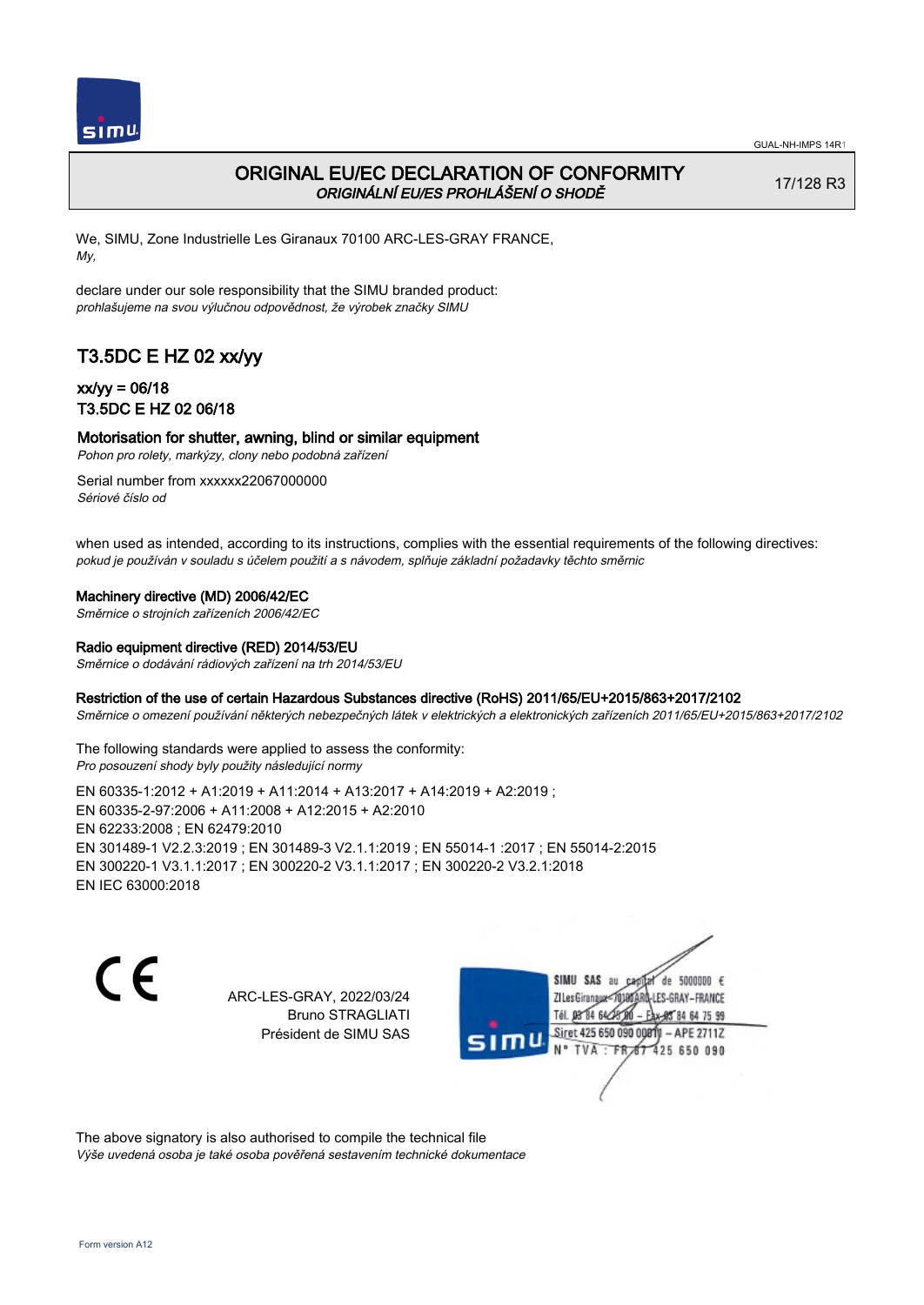

# ORIGINAL EU/EC DECLARATION OF CONFORMITY ORIGINAL EU/EF-OVERENSSTEMMELSESERKLÆRING

17/128 R3

We, SIMU, Zone Industrielle Les Giranaux 70100 ARC-LES-GRAY FRANCE, Vi,

declare under our sole responsibility that the SIMU branded product: erklærer som eneansvarlige, at SIMU mærkede produkter

# T3.5DC E HZ 02 xx/yy

## xx/yy = 06/18 T3.5DC E HZ 02 06/18

### Motorisation for shutter, awning, blind or similar equipment

Motorisering af gitre, markiser, persienner eller lign. udstyr

Serial number from xxxxxx22067000000 serienummer fra

when used as intended, according to its instructions, complies with the essential requirements of the following directives: når det anvendes efter hensigten, efter dennes instrukser, overholder kravene i følgende direktiver

Machinery directive (MD) 2006/42/EC

Maskindirektivet 2006/42/EC

Radio equipment directive (RED) 2014/53/EU

Radioudstyrsdirektivet 2014/53/EU

### Restriction of the use of certain Hazardous Substances directive (RoHS) 2011/65/EU+2015/863+2017/2102

RoHS direktiv 2011/65/EU+2015/863+2017/2102

The following standards were applied to assess the conformity: Referencestandarderne der følger blev anvendt til at vurdere overholdelsen

EN 60335‑1:2012 + A1:2019 + A11:2014 + A13:2017 + A14:2019 + A2:2019 ; EN 60335‑2‑97:2006 + A11:2008 + A12:2015 + A2:2010 EN 62233:2008 ; EN 62479:2010 EN 301489‑1 V2.2.3:2019 ; EN 301489‑3 V2.1.1:2019 ; EN 55014‑1 :2017 ; EN 55014‑2:2015 EN 300220‑1 V3.1.1:2017 ; EN 300220‑2 V3.1.1:2017 ; EN 300220‑2 V3.2.1:2018 EN IEC 63000:2018

CE

ARC-LES-GRAY, 2022/03/24 Bruno STRAGLIATI Président de SIMU SAS

de 5000000  $\epsilon$ SIMU SAS au ZI Les Giranaux< LES-GRAY-FRANCE Tél. 08 84 64 2 64 75 99 Siret 425 650 090 0081  $-$  APF 27117 125 650 090

The above signatory is also authorised to compile the technical file Personen nævnt ovenfor er også godkendt til at udarbejde det tekniske dossier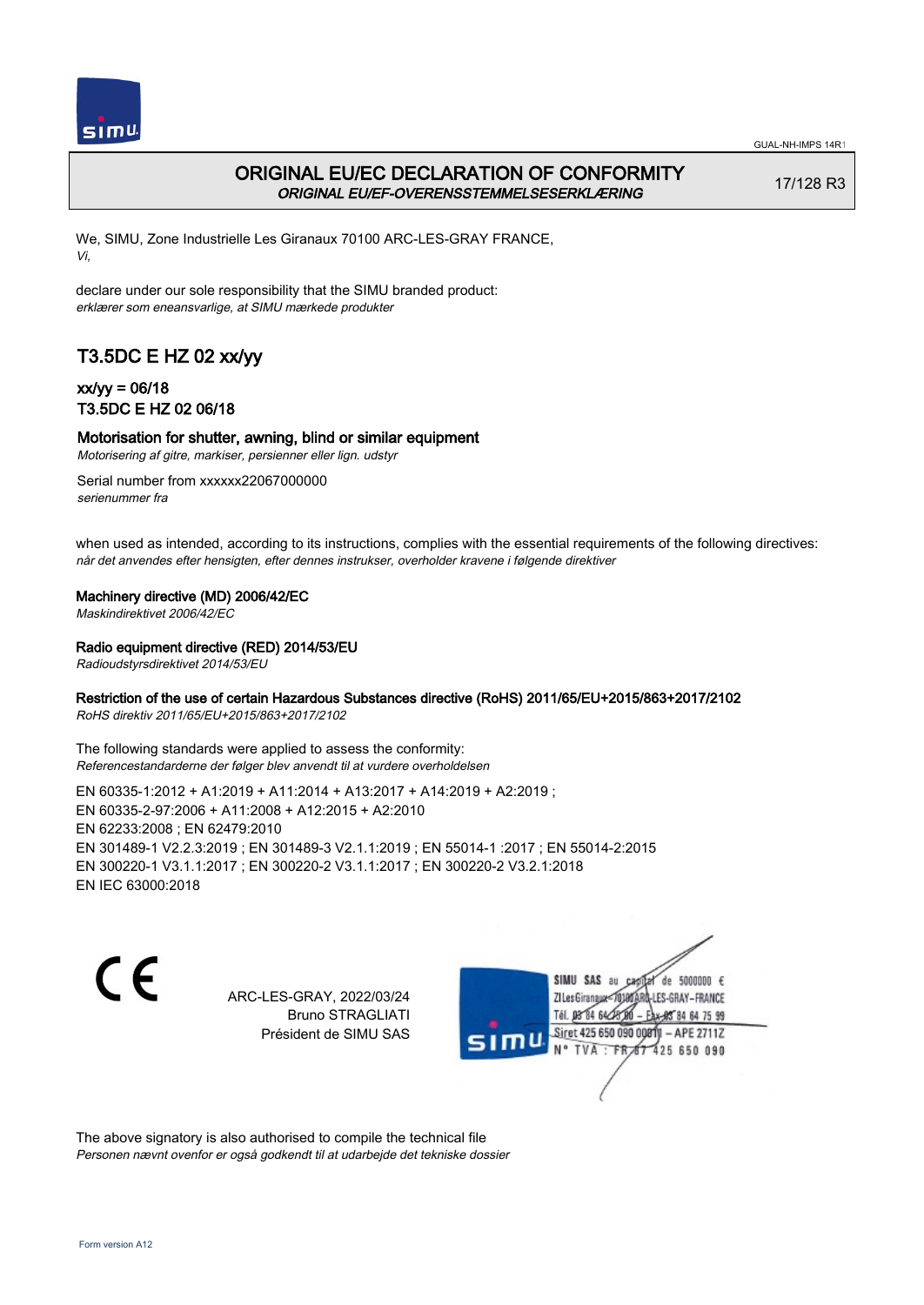

# ORIGINAL EU/EC DECLARATION OF CONFORMITY EL/EK VASTAVUSDEKLARATSIOON

17/128 R3

We, SIMU, Zone Industrielle Les Giranaux 70100 ARC-LES-GRAY FRANCE, Meie,

declare under our sole responsibility that the SIMU branded product: kinnitame kogu vastutusega, et SIMU kaubamärgiga tooted

# T3.5DC E HZ 02 xx/yy

## xx/yy = 06/18 T3.5DC E HZ 02 06/18

### Motorisation for shutter, awning, blind or similar equipment

Aknaluukide, varikatuste, aknakardinate või sarnaste seadmete motoriseerimine

Serial number from xxxxxx22067000000 Seerianumber alates

when used as intended, according to its instructions, complies with the essential requirements of the following directives: kui kasutatakse eesmärgipäraselt ja juhiste kohaselt, vastavad käesoleva direktiivi põhinõuetele

#### Machinery directive (MD) 2006/42/EC

Masinate direktiiv 2006/42/EC

#### Radio equipment directive (RED) 2014/53/EU

Direktiiv raadioseadmete turul kättesaadavuse kohta 2014/53/EU

#### Restriction of the use of certain Hazardous Substances directive (RoHS) 2011/65/EU+2015/863+2017/2102

RoHs direktiiv ohtlike ainete kasutamise piirangute kohta elektri- ja elektroonikaseadmetes 2011/65/EU+2015/863+2017/2102

The following standards were applied to assess the conformity: Vastavusdeklaratsiooni hindamiseks kasutatakse järgmisi standardeid

EN 60335‑1:2012 + A1:2019 + A11:2014 + A13:2017 + A14:2019 + A2:2019 ; EN 60335‑2‑97:2006 + A11:2008 + A12:2015 + A2:2010 EN 62233:2008 ; EN 62479:2010 EN 301489‑1 V2.2.3:2019 ; EN 301489‑3 V2.1.1:2019 ; EN 55014‑1 :2017 ; EN 55014‑2:2015 EN 300220‑1 V3.1.1:2017 ; EN 300220‑2 V3.1.1:2017 ; EN 300220‑2 V3.2.1:2018 EN IEC 63000:2018

 $\epsilon$ 

ARC-LES-GRAY, 2022/03/24 Bruno STRAGLIATI Président de SIMU SAS

de 5000000  $\epsilon$ SIMU SAS au ZI Les Giranaux<sup>2</sup> ES-GRAY-FRANCE Tél. 08 84 64 2 64 75 99 Siret 425 650 090 00811  $-$  APF 27117 125 650 090

The above signatory is also authorised to compile the technical file Eelpool nimetatud isik on volitatud koostama tehnilist dokumentatsiooni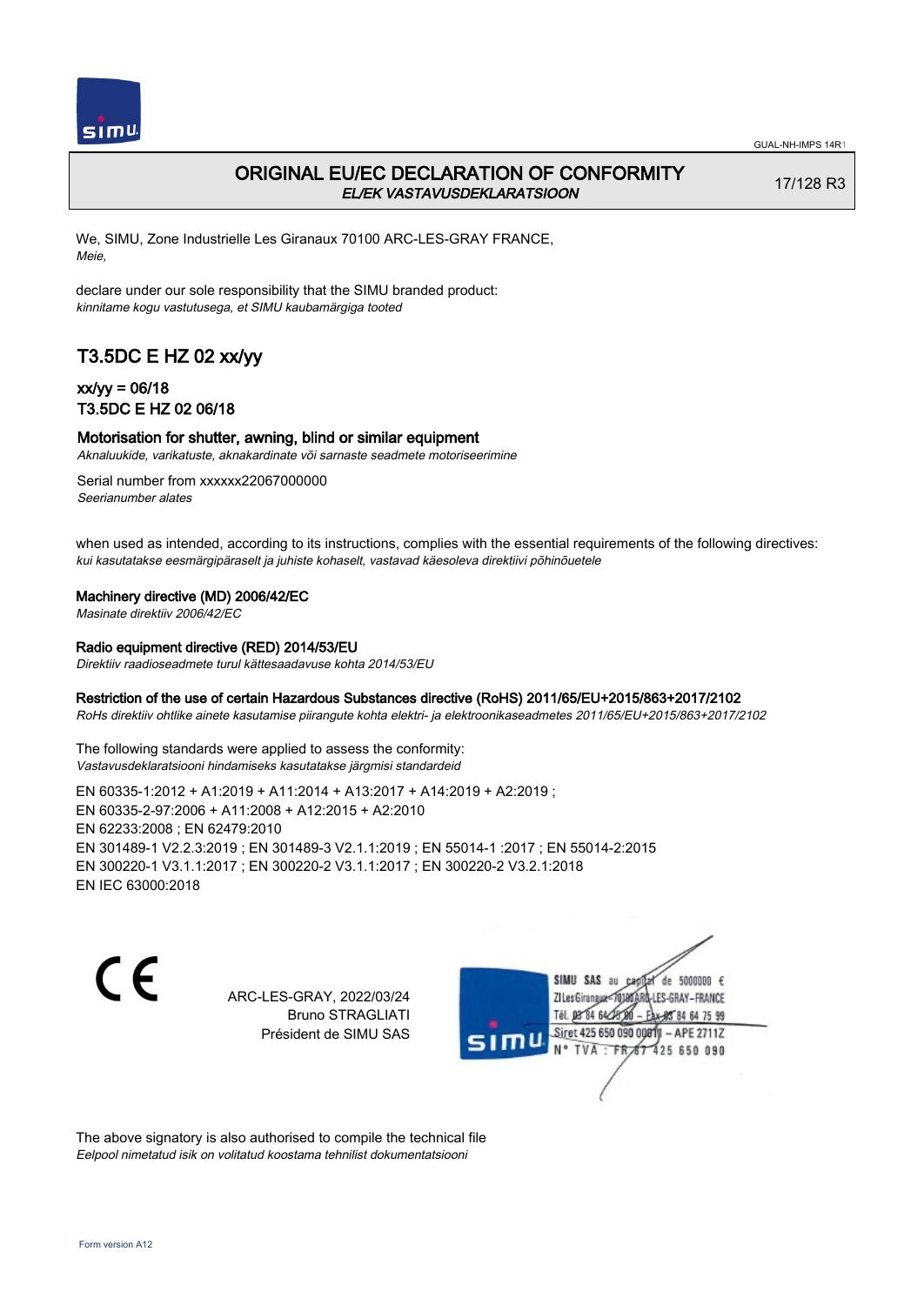

# ORIGINAL EU/EC DECLARATION OF CONFORMITY ALKUPERÄISET EU/EY-VAATIMUSTENMUKAISUUSVAKUUTUS

17/128 R3

We, SIMU, Zone Industrielle Les Giranaux 70100 ARC-LES-GRAY FRANCE, Me,

declare under our sole responsibility that the SIMU branded product: vakuutamme omalla vastuullamme, että SIMU merkkituote

# T3.5DC E HZ 02 xx/yy

## xx/yy = 06/18 T3.5DC E HZ 02 06/18

## Motorisation for shutter, awning, blind or similar equipment

Sälerullainten, markiisien, kaihtimien tai vastaavien motorisointi

Serial number from xxxxxx22067000000 sarianumerot

when used as intended, according to its instructions, complies with the essential requirements of the following directives: kun käytettynä oikein ja sen ohjeiden mukaan, noudattaa seuraavien direktiivien olennaisia vaatimuksia

### Machinery directive (MD) 2006/42/EC

Konedirektiivin 2006/42/EC

### Radio equipment directive (RED) 2014/53/EU

Radiolaitteiden direktiivin 2014/53/EU

### Restriction of the use of certain Hazardous Substances directive (RoHS) 2011/65/EU+2015/863+2017/2102

RoHS direktiivin 2011/65/EU+2015/863+2017/2102

The following standards were applied to assess the conformity: Seuraavia viitestandardeja sovellettiin vaatimustenmukaisuusvakuutusta arvioitaessa

EN 60335‑1:2012 + A1:2019 + A11:2014 + A13:2017 + A14:2019 + A2:2019 ; EN 60335‑2‑97:2006 + A11:2008 + A12:2015 + A2:2010 EN 62233:2008 ; EN 62479:2010 EN 301489‑1 V2.2.3:2019 ; EN 301489‑3 V2.1.1:2019 ; EN 55014‑1 :2017 ; EN 55014‑2:2015 EN 300220‑1 V3.1.1:2017 ; EN 300220‑2 V3.1.1:2017 ; EN 300220‑2 V3.2.1:2018 EN IEC 63000:2018

 $\epsilon$ 

ARC-LES-GRAY, 2022/03/24 Bruno STRAGLIATI Président de SIMU SAS

SIMU SAS au de 5000000  $\epsilon$ ZI Les Giranaux< LES-GRAY-FRANCE Tél. 08 84 64 2 64 75 99 Siret 425 650 090 00811  $-$  APF 27117 125 650 090

The above signatory is also authorised to compile the technical file Yllä allekirjoittaja on myös valtuutettu kokoamaan teknisten tiedostojen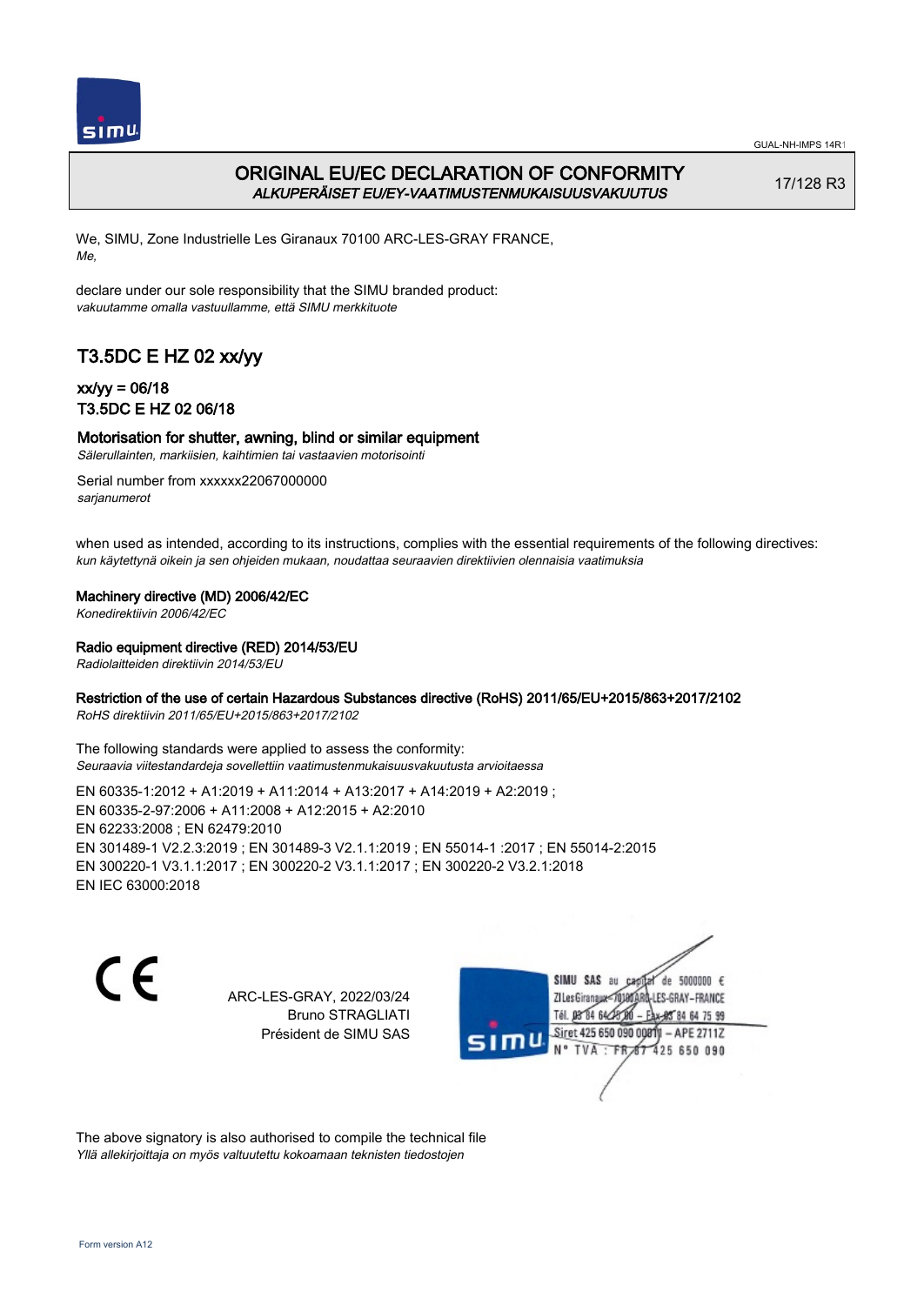

## ORIGINAL EU/EC DECLARATION OF CONFORMITY ΠΡΩΤΟΤΥΠΟ ΔΗΛΩΣΗ ΣΥΜΜΟΡΦΩΣΗΣ ΕΕ/EK

17/128 R3

We, SIMU, Zone Industrielle Les Giranaux 70100 ARC-LES-GRAY FRANCE, εμείς,

declare under our sole responsibility that the SIMU branded product: Δηλώνουμε αναλαμβάνοντας την αποκλειστική ευθύνη ότι το επώνυμο προϊόν SIMU

# T3.5DC E HZ 02 xx/yy

### xx/yy = 06/18 T3.5DC E HZ 02 06/18

### Motorisation for shutter, awning, blind or similar equipment

Μηχανοκίνηση για ρολα,τέντες,στόρια ή παρόμοιο εξοπλισμό

Serial number from xxxxxx22067000000 σειριακό αριθμό από

when used as intended, according to its instructions, complies with the essential requirements of the following directives: όταν χρησιμοποιείται όπως έχει προβλεφθεί, σύμφωνα με τις οδηγίες του, συμφωνεί με τις βασικές απαιτήσεις των ακόλουθων οδηγιών

#### Machinery directive (MD) 2006/42/EC

Οδηγία περι μηχανικού εξοπλισμού 2006/42/EC

Radio equipment directive (RED) 2014/53/EU

Οδηγία ραδιοεξοπλισμού 2014/53/EU

### Restriction of the use of certain Hazardous Substances directive (RoHS) 2011/65/EU+2015/863+2017/2102

Οδηγίας RoHS 2011/65/EU+2015/863+2017/2102

The following standards were applied to assess the conformity: Τα πρότυπα αναφοράς που ακολουθούν εφαρμόστηκαν με σκοπό την αξιολόγηση της συμμόρφωσης

EN 60335‑1:2012 + A1:2019 + A11:2014 + A13:2017 + A14:2019 + A2:2019 ; EN 60335‑2‑97:2006 + A11:2008 + A12:2015 + A2:2010 EN 62233:2008 ; EN 62479:2010 EN 301489‑1 V2.2.3:2019 ; EN 301489‑3 V2.1.1:2019 ; EN 55014‑1 :2017 ; EN 55014‑2:2015 EN 300220‑1 V3.1.1:2017 ; EN 300220‑2 V3.1.1:2017 ; EN 300220‑2 V3.2.1:2018 EN IEC 63000:2018

C F

ARC-LES-GRAY, 2022/03/24 Bruno STRAGLIATI Président de SIMU SAS

de 5000000  $\epsilon$ SIMU SAS au ZI Les Giranaux-70180 LES-GRAY-FRANCE Tél. 08 84 64 28 2 64 75 99 Siret 425 650 090 00811  $-$  APE 2711Z 125 650 090

The above signatory is also authorised to compile the technical file

Το πρόσωπο που αναφέρεται παραπάνω είναι επίσης εξουσιοδοτημένο να καταρτίσει τον τεχνικό φάκελο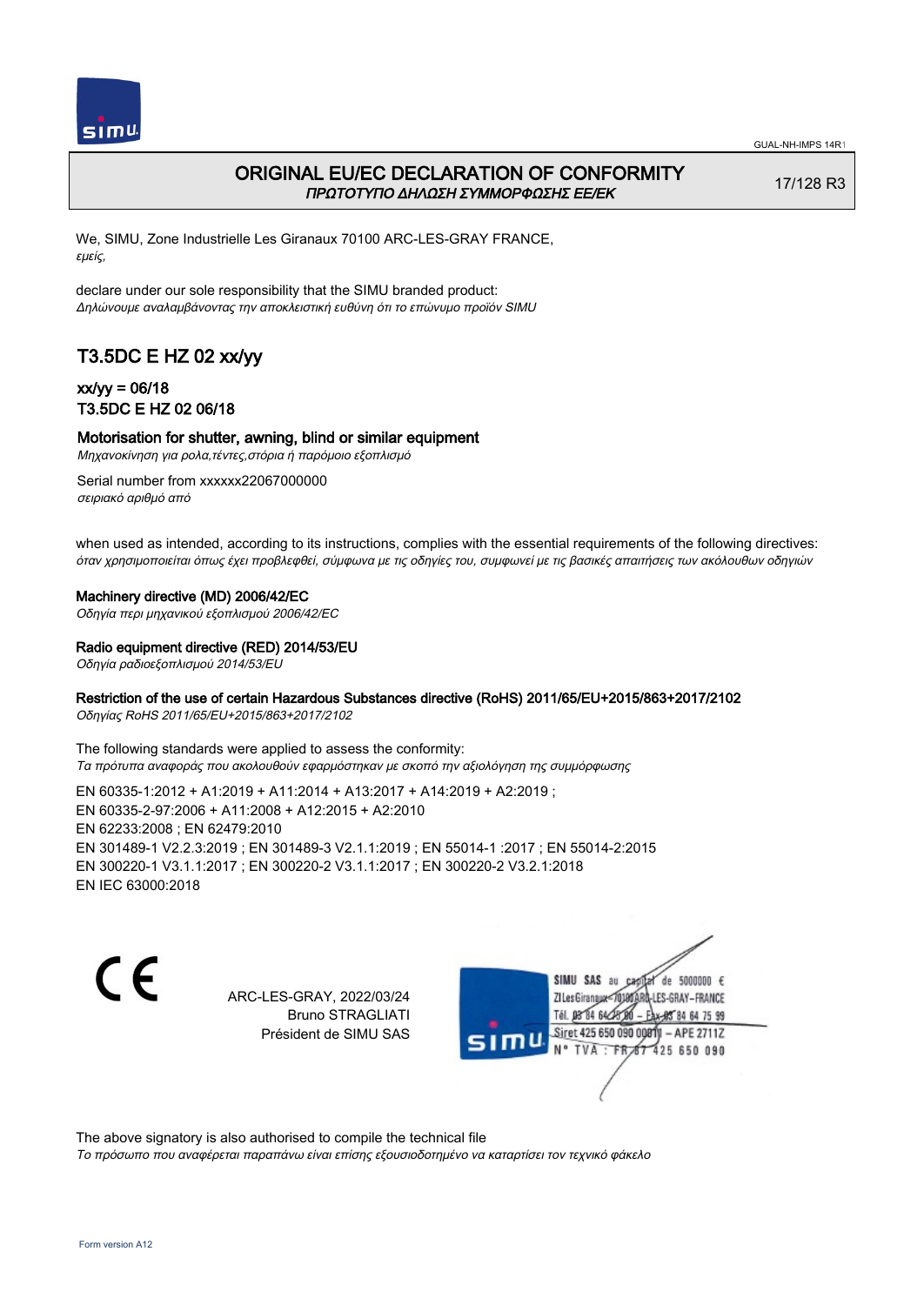

# ORIGINAL EU/EC DECLARATION OF CONFORMITY ORGINALNA EU/EC DEKLARACIJA O USKLAĐENOSTI

17/128 R3

We, SIMU, Zone Industrielle Les Giranaux 70100 ARC-LES-GRAY FRANCE, Mi,

declare under our sole responsibility that the SIMU branded product: izjavljujemo pod punom odgovornošču da je proizvod marke SIMU

# T3.5DC E HZ 02 xx/yy

## xx/yy = 06/18 T3.5DC E HZ 02 06/18

### Motorisation for shutter, awning, blind or similar equipment

Motorizacija za rolete,tende,sjenila ili slične opreme

Serial number from xxxxxx22067000000 Serijski broj iz

when used as intended, according to its instructions, complies with the essential requirements of the following directives: ako se upotrebljava prema namjeni, prema važećim uputama, usklađen sa prijeko potrebnim zahtijevima slijedećih direktiva

Machinery directive (MD) 2006/42/EC

Direktiva o strojevima 2006/42/EC

Radio equipment directive (RED) 2014/53/EU

Direktiva za radijsku opremu 2014/53/EU

### Restriction of the use of certain Hazardous Substances directive (RoHS) 2011/65/EU+2015/863+2017/2102

Direktiva RoHS 2011/65/EU+2015/863+2017/2102

The following standards were applied to assess the conformity: Slijedeće reference standarda se primjenjuju da se odredi usklađenost

EN 60335‑1:2012 + A1:2019 + A11:2014 + A13:2017 + A14:2019 + A2:2019 ; EN 60335‑2‑97:2006 + A11:2008 + A12:2015 + A2:2010 EN 62233:2008 ; EN 62479:2010 EN 301489‑1 V2.2.3:2019 ; EN 301489‑3 V2.1.1:2019 ; EN 55014‑1 :2017 ; EN 55014‑2:2015 EN 300220‑1 V3.1.1:2017 ; EN 300220‑2 V3.1.1:2017 ; EN 300220‑2 V3.2.1:2018 EN IEC 63000:2018

C F

ARC-LES-GRAY, 2022/03/24 Bruno STRAGLIATI Président de SIMU SAS

de 5000000  $\epsilon$ SIMU SAS au ZI Les Giranaux</D LES-GRAY-FRANCE Tél. 08 R4 64 2 64 75 99 Siret 425 650 090 0081  $-$  APF 27117 125 650 090

The above signatory is also authorised to compile the technical file Gore navedeni potpisnik također je ovlašten za sastavljanje tehničkog dokumenta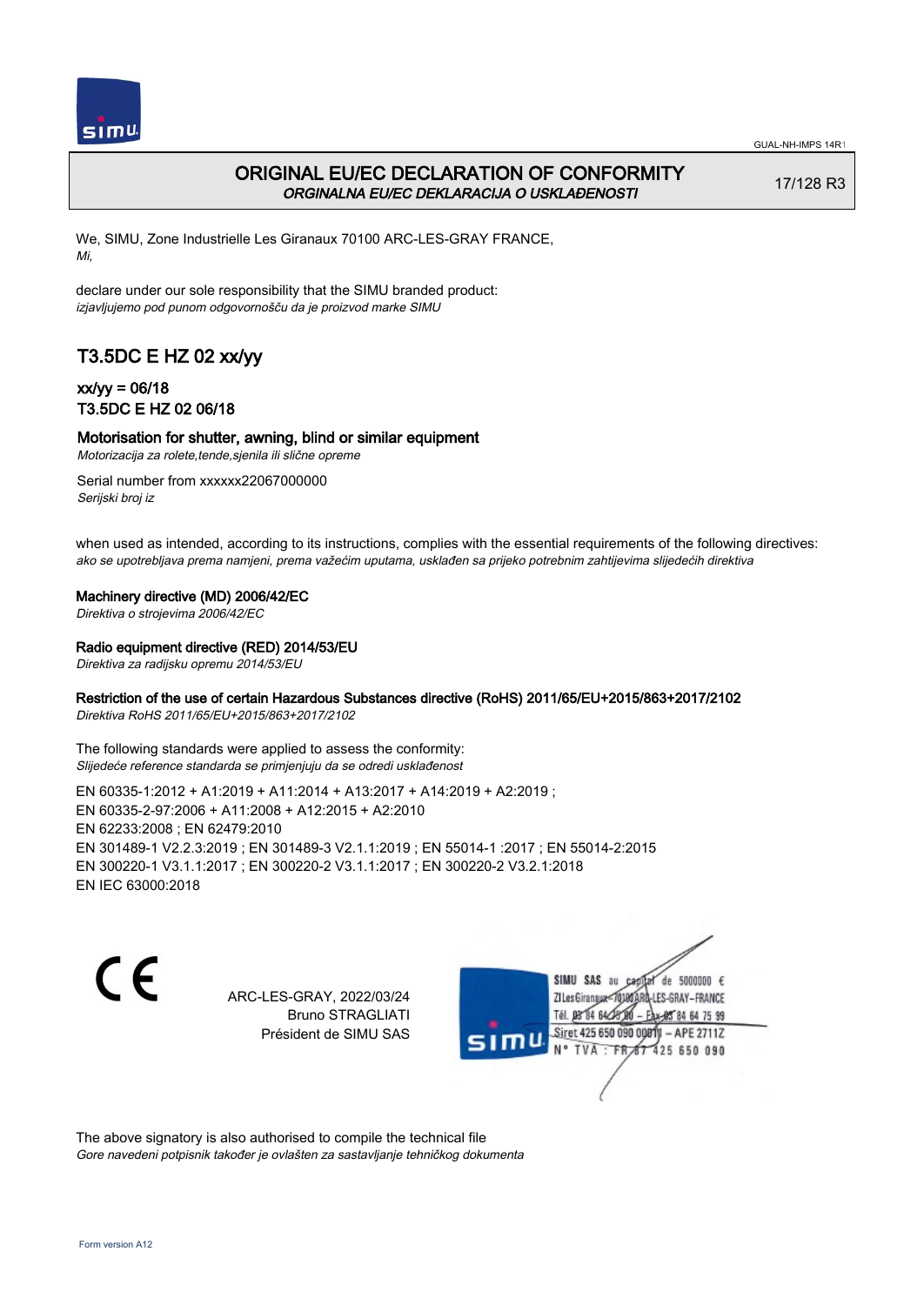

### ORIGINAL EU/EC DECLARATION OF CONFORMITY Eredeti EU/CE Megfelelőségi Nyilatkozat

17/128 R3

We, SIMU, Zone Industrielle Les Giranaux 70100 ARC-LES-GRAY FRANCE, Alulírott,

declare under our sole responsibility that the SIMU branded product: felelősségünk teljes tudatában kijelentjük, hogy a szóban forgó SIMU termék

# T3.5DC E HZ 02 xx/yy

## xx/yy = 06/18 T3.5DC E HZ 02 06/18

# Motorisation for shutter, awning, blind or similar equipment

Redőny, napellenző vagy hasonlószerkezetek motorizálása

Serial number from xxxxxx22067000000 Sorozatszámtól

when used as intended, according to its instructions, complies with the essential requirements of the following directives: megfelel, az alábbi irányelvekben megfogalmazott alapvető követelményeknek

#### Machinery directive (MD) 2006/42/EC

Gépekre vonatkozó irányelv 2006/42/EC

#### Radio equipment directive (RED) 2014/53/EU

A rádióberendezésekről szóló irányelv 2014/53/EU

### Restriction of the use of certain Hazardous Substances directive (RoHS) 2011/65/EU+2015/863+2017/2102

RoHS irányelv 2011/65/EU+2015/863+2017/2102

The following standards were applied to assess the conformity: A megfelelőség biztosításának érdekében az alábbi szabványok kerültek alkalmazásra

EN 60335‑1:2012 + A1:2019 + A11:2014 + A13:2017 + A14:2019 + A2:2019 ; EN 60335‑2‑97:2006 + A11:2008 + A12:2015 + A2:2010 EN 62233:2008 ; EN 62479:2010 EN 301489‑1 V2.2.3:2019 ; EN 301489‑3 V2.1.1:2019 ; EN 55014‑1 :2017 ; EN 55014‑2:2015 EN 300220‑1 V3.1.1:2017 ; EN 300220‑2 V3.1.1:2017 ; EN 300220‑2 V3.2.1:2018 EN IEC 63000:2018

C F

ARC-LES-GRAY, 2022/03/24 Bruno STRAGLIATI Président de SIMU SAS

de 5000000  $\epsilon$ SIMU SAS au ZI Les Giranaux<7 LES-GRAY-FRANCE Tél. 08 R4 64 2 64 75 99 Siret 425 650 090 00811  $-$  APF 27117 125 650 090

The above signatory is also authorised to compile the technical file A fent említett aláíró is jogosult a műszaki dokumentáció összeállítására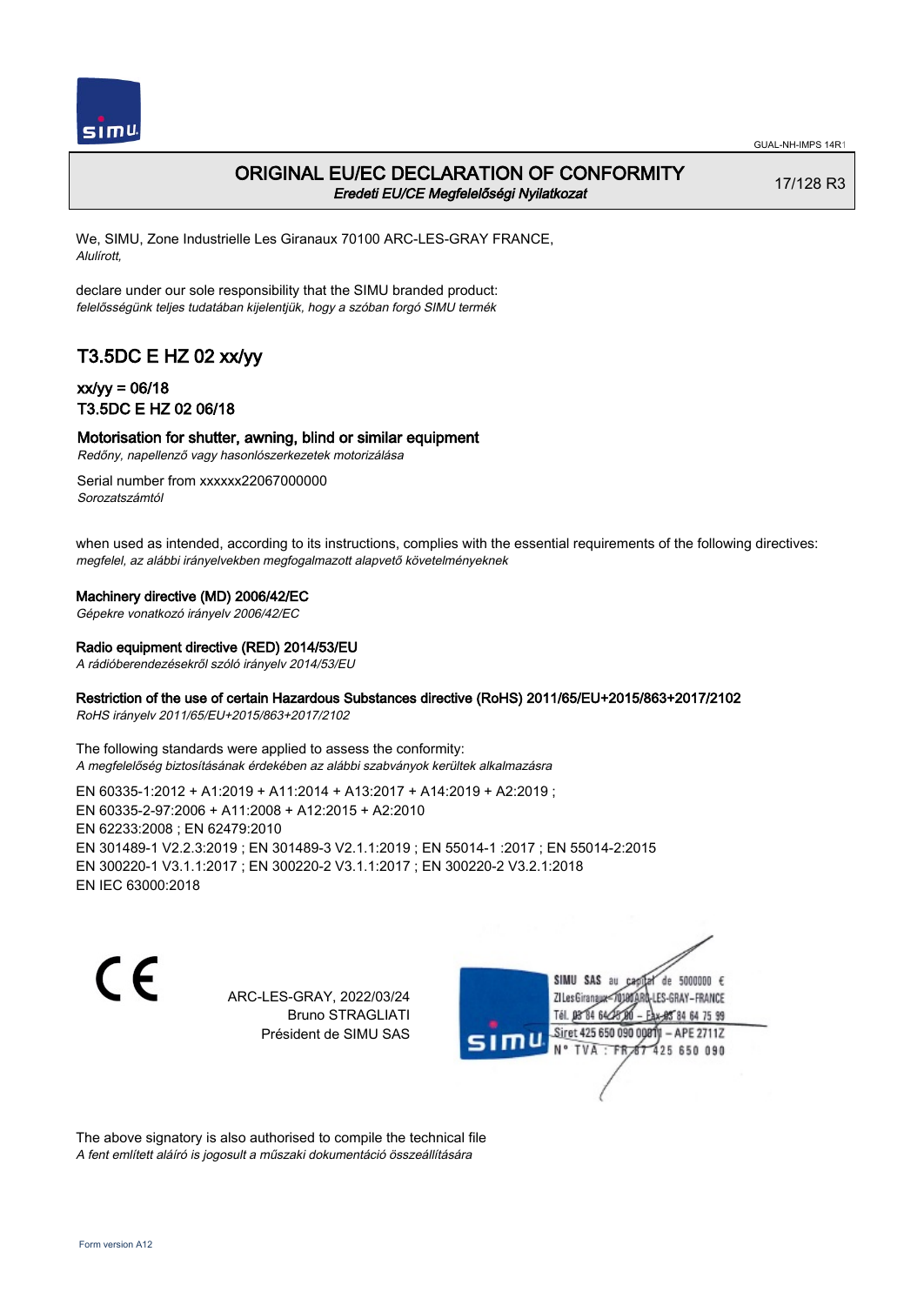

# ORIGINAL EU/EC DECLARATION OF CONFORMITY ORIGINALI ES/EB ATITIKTIES DEKLARACIJA

17/128 R3

We, SIMU, Zone Industrielle Les Giranaux 70100 ARC-LES-GRAY FRANCE, Mes,

declare under our sole responsibility that the SIMU branded product: atsakingai deklaruojame, kad SIMU kompanijos produktas

# T3.5DC E HZ 02 xx/yy

## xx/yy = 06/18 T3.5DC E HZ 02 06/18

### Motorisation for shutter, awning, blind or similar equipment

Apsauginių žaliuzių, markizių, ritininių užuolaidų ir panašių gaminių automatizavimas

Serial number from xxxxxx22067000000 Serijos numeris nuo

when used as intended, according to its instructions, complies with the essential requirements of the following directives: naudojamas pagal paskirtį, pagal gamintojo instrukcijas, atitinka esminius šių Direktyvų reikalavimus

Machinery directive (MD) 2006/42/EC

Mašinų direktyva 2006/42/EC

### Radio equipment directive (RED) 2014/53/EU

Radijo ryšio įrenginių direktyva 2014/53/EU

### Restriction of the use of certain Hazardous Substances directive (RoHS) 2011/65/EU+2015/863+2017/2102

PMNA (RoHS) direktyva 2011/65/EU+2015/863+2017/2102

The following standards were applied to assess the conformity: Įverinti deklaruojamą atitiktį buvo taikomi toliau nurodyti standartai

EN 60335‑1:2012 + A1:2019 + A11:2014 + A13:2017 + A14:2019 + A2:2019 ; EN 60335‑2‑97:2006 + A11:2008 + A12:2015 + A2:2010 EN 62233:2008 ; EN 62479:2010 EN 301489‑1 V2.2.3:2019 ; EN 301489‑3 V2.1.1:2019 ; EN 55014‑1 :2017 ; EN 55014‑2:2015 EN 300220‑1 V3.1.1:2017 ; EN 300220‑2 V3.1.1:2017 ; EN 300220‑2 V3.2.1:2018 EN IEC 63000:2018

C F

ARC-LES-GRAY, 2022/03/24 Bruno STRAGLIATI Président de SIMU SAS

SIMU SAS au de 5000000  $\epsilon$ ZI Les Giranaux-70180 LES-GRAY-FRANCE Tél. 08 R4 64 24 64 75 99 Siret 425 650 090 0081  $-$  APF 27117 **TVA FR** 125 650 090

The above signatory is also authorised to compile the technical file Asmuo, pasirašęs šią deklaraciją, taip pat turi įgaliojimą sudaryti techninę bylą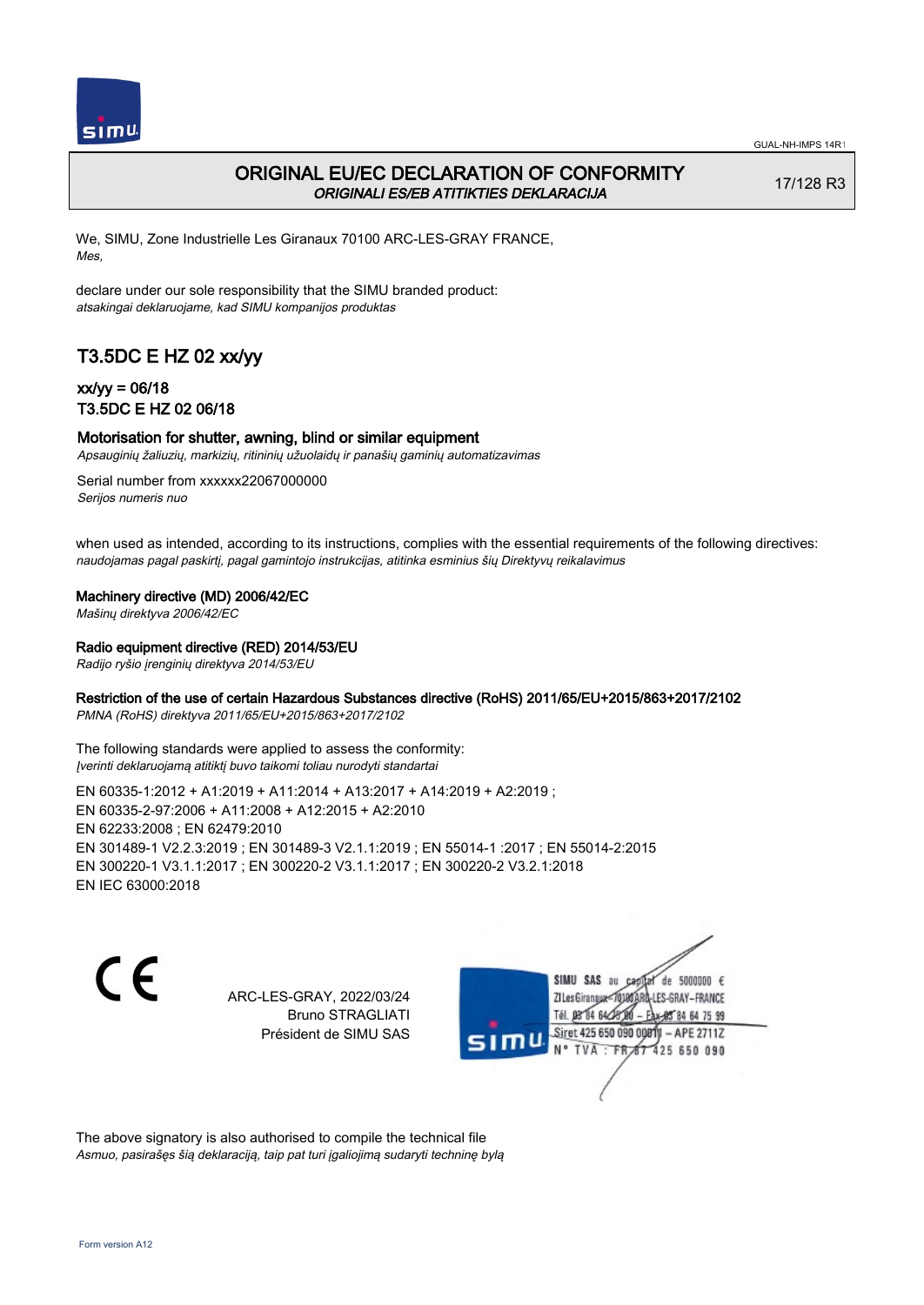

# ORIGINAL EU/EC DECLARATION OF CONFORMITY ES/EK ATBILSTĪBAS DEKLARĀCIJA

17/128 R3

We, SIMU, Zone Industrielle Les Giranaux 70100 ARC-LES-GRAY FRANCE, Mēs,

declare under our sole responsibility that the SIMU branded product: ar pilnu atbildību, apliecinām, ka SIMU zīmola produkti,

# T3.5DC E HZ 02 xx/yy

### xx/yy = 06/18 T3.5DC E HZ 02 06/18

### Motorisation for shutter, awning, blind or similar equipment

Aizsargžalūziju, žalūziju, markīžu, aizkaru un līdzīgu gala produktu motorizēšana

Serial number from xxxxxx22067000000 sērijas numurs no

when used as intended, according to its instructions, complies with the essential requirements of the following directives: ja tie tiek lietoti saskaņā ar norādījumiem, atbilst šo direktīvu pamatprasībām

#### Machinery directive (MD) 2006/42/EC

Mašīnu Direktīva 2006/42/EC

#### Radio equipment directive (RED) 2014/53/EU

Direktīva par radioiekārtu pieejamību tirgū 2014/53/EU

### Restriction of the use of certain Hazardous Substances directive (RoHS) 2011/65/EU+2015/863+2017/2102

RoHs Direktīva par dažādu bīstamu vielu izmantošanas ierobežošanu elektriskās un elektroniskās iekārtās 2011/65/EU+2015/863+2017/2102

The following standards were applied to assess the conformity: Atbilstības deklarācijas novērtēšanai tiek pielietoti sekojoši standarti

EN 60335‑1:2012 + A1:2019 + A11:2014 + A13:2017 + A14:2019 + A2:2019 ; EN 60335‑2‑97:2006 + A11:2008 + A12:2015 + A2:2010 EN 62233:2008 ; EN 62479:2010 EN 301489‑1 V2.2.3:2019 ; EN 301489‑3 V2.1.1:2019 ; EN 55014‑1 :2017 ; EN 55014‑2:2015 EN 300220‑1 V3.1.1:2017 ; EN 300220‑2 V3.1.1:2017 ; EN 300220‑2 V3.2.1:2018 EN IEC 63000:2018

 $\epsilon$ 

ARC-LES-GRAY, 2022/03/24 Bruno STRAGLIATI Président de SIMU SAS



The above signatory is also authorised to compile the technical file Iepriekš minētā persona ir pilnvarota sastādīt tehnisko dokumentāciju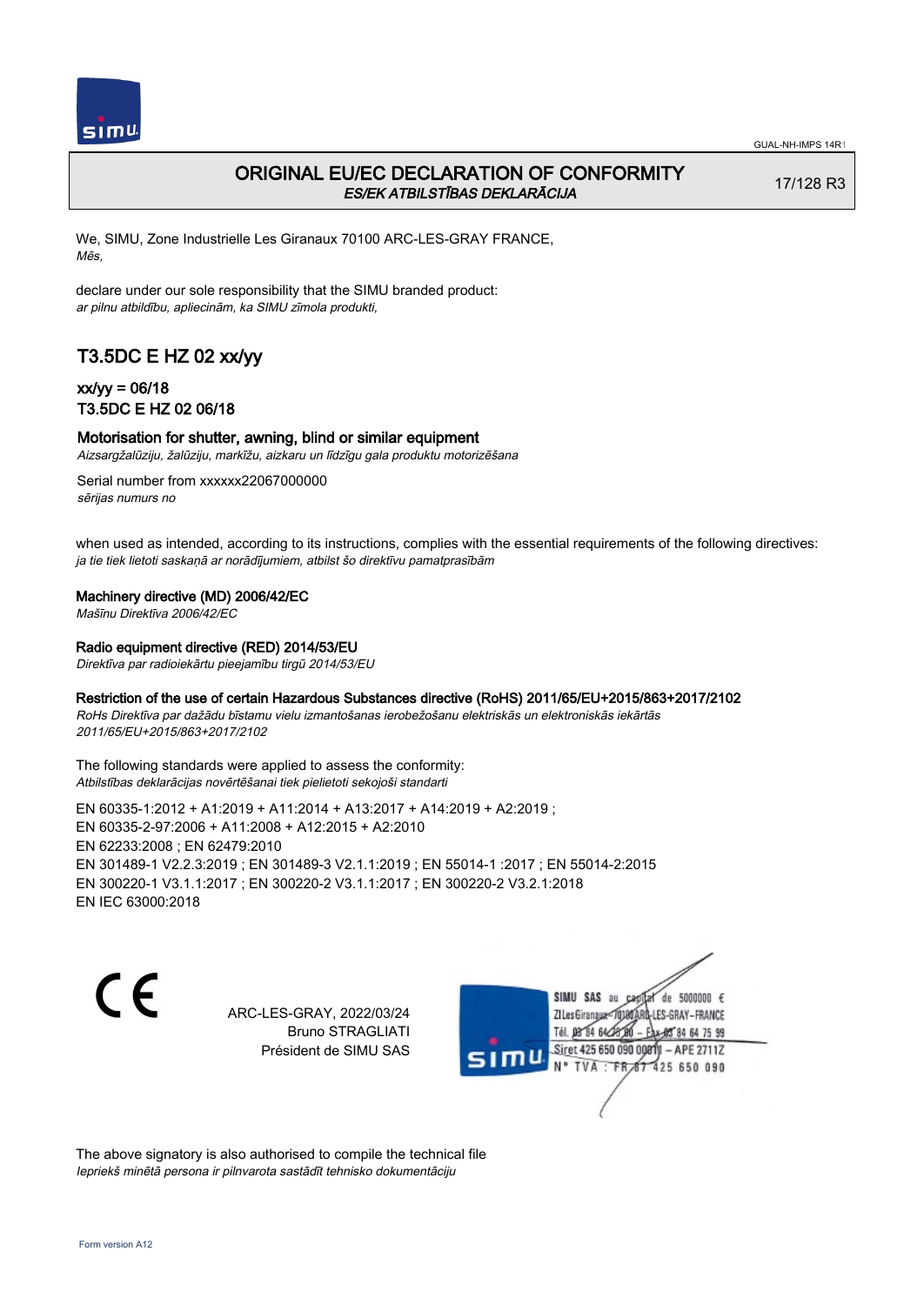

# ORIGINAL EU/EC DECLARATION OF CONFORMITY OORSPRONKELIJKE EU/EG-CONFORMITEITSVERKLARING

17/128 R3

We, SIMU, Zone Industrielle Les Giranaux 70100 ARC-LES-GRAY FRANCE, Wij,

declare under our sole responsibility that the SIMU branded product: verklaren op eigen verantwoordelijkheid dat het produkt van het SIMU

# T3.5DC E HZ 02 xx/yy

## xx/yy = 06/18 T3.5DC E HZ 02 06/18

### Motorisation for shutter, awning, blind or similar equipment

Motorisatie voor rolluiken, zonwering, screens of gelijkaardige toepassingen

Serial number from xxxxxx22067000000 Serienummer van

when used as intended, according to its instructions, complies with the essential requirements of the following directives: wanneer gebruikt voor de juiste toepassing voldoet aan de essentiële eisen van de volgende richtlijnen

Machinery directive (MD) 2006/42/EC

Machinerichtlijn 2006/42/EC

Radio equipment directive (RED) 2014/53/EU

Richtlijn radioapparatuur 2014/53/EU

### Restriction of the use of certain Hazardous Substances directive (RoHS) 2011/65/EU+2015/863+2017/2102

RoHS Richtlijn 2011/65/EU+2015/863+2017/2102

The following standards were applied to assess the conformity: De volgende referentiestandaarden worden toegepast om de overeenstemming te evalueren

EN 60335‑1:2012 + A1:2019 + A11:2014 + A13:2017 + A14:2019 + A2:2019 ; EN 60335‑2‑97:2006 + A11:2008 + A12:2015 + A2:2010 EN 62233:2008 ; EN 62479:2010 EN 301489‑1 V2.2.3:2019 ; EN 301489‑3 V2.1.1:2019 ; EN 55014‑1 :2017 ; EN 55014‑2:2015 EN 300220‑1 V3.1.1:2017 ; EN 300220‑2 V3.1.1:2017 ; EN 300220‑2 V3.2.1:2018 EN IEC 63000:2018

C F

ARC-LES-GRAY, 2022/03/24 Bruno STRAGLIATI Président de SIMU SAS

de 5000000  $\epsilon$ SIMU SAS au ZI Les Giranaux< LES-GRAY-FRANCE Tél. 08 R4 64 2 64 75 99 Siret 425 650 090 00811  $-$  APF 27117 125 650 090

The above signatory is also authorised to compile the technical file De bovengenoemde persoon is ook bevoegd om het technisch dossier samen te stellen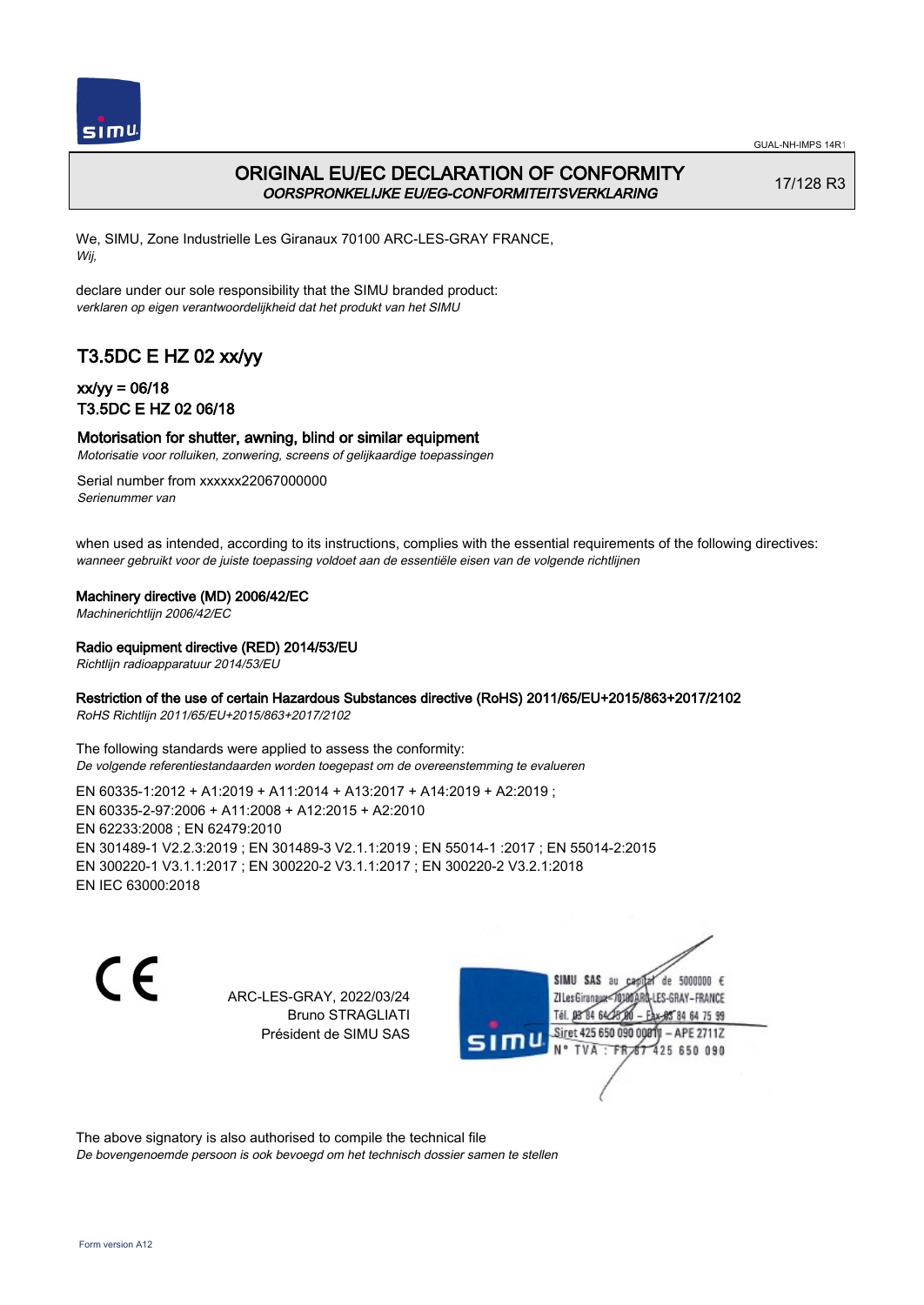

## ORIGINAL EU/EC DECLARATION OF CONFORMITY ORIGINAL EU / CE - ERKLÆRING

17/128 R3

We, SIMU, Zone Industrielle Les Giranaux 70100 ARC-LES-GRAY FRANCE, Vi,

declare under our sole responsibility that the SIMU branded product: erklærer under vårt eneansvar at SIMU merket produkt

# T3.5DC E HZ 02 xx/yy

## xx/yy = 06/18 T3.5DC E HZ 02 06/18

### Motorisation for shutter, awning, blind or similar equipment

Motorisering for marksier, screens, persienner eller lignende utstyr

Serial number from xxxxxx22067000000 Serienummer fra

when used as intended, according to its instructions, complies with the essential requirements of the following directives: når de brukes som forutsatt, i henhold til sin instruks, i samsvar med de grunnlegende kravene i følgende direktiver

Machinery directive (MD) 2006/42/EC

Maskindirektivet 2006/42/EC

Radio equipment directive (RED) 2014/53/EU

Radioutstyr direktivet 2014/53/EU

### Restriction of the use of certain Hazardous Substances directive (RoHS) 2011/65/EU+2015/863+2017/2102

RoHS-direktivet 2011/65/EU+2015/863+2017/2102

The following standards were applied to assess the conformity: Følgende referansestandarder ble brukt for å vurdere samsvar

EN 60335‑1:2012 + A1:2019 + A11:2014 + A13:2017 + A14:2019 + A2:2019 ; EN 60335‑2‑97:2006 + A11:2008 + A12:2015 + A2:2010 EN 62233:2008 ; EN 62479:2010 EN 301489‑1 V2.2.3:2019 ; EN 301489‑3 V2.1.1:2019 ; EN 55014‑1 :2017 ; EN 55014‑2:2015 EN 300220‑1 V3.1.1:2017 ; EN 300220‑2 V3.1.1:2017 ; EN 300220‑2 V3.2.1:2018 EN IEC 63000:2018

CE

ARC-LES-GRAY, 2022/03/24 Bruno STRAGLIATI Président de SIMU SAS

de 5000000  $\epsilon$ SIMU SAS au ZI Les Giranaux< LES-GRAY-FRANCE Tél. 08 84 64 2 64 75 99 Siret 425 650 090 0081  $-$  APF 27117 125 650 090

The above signatory is also authorised to compile the technical file Ovennevnte underskrevet fullmakt til å utarbeide den tekniske dokumentasjonen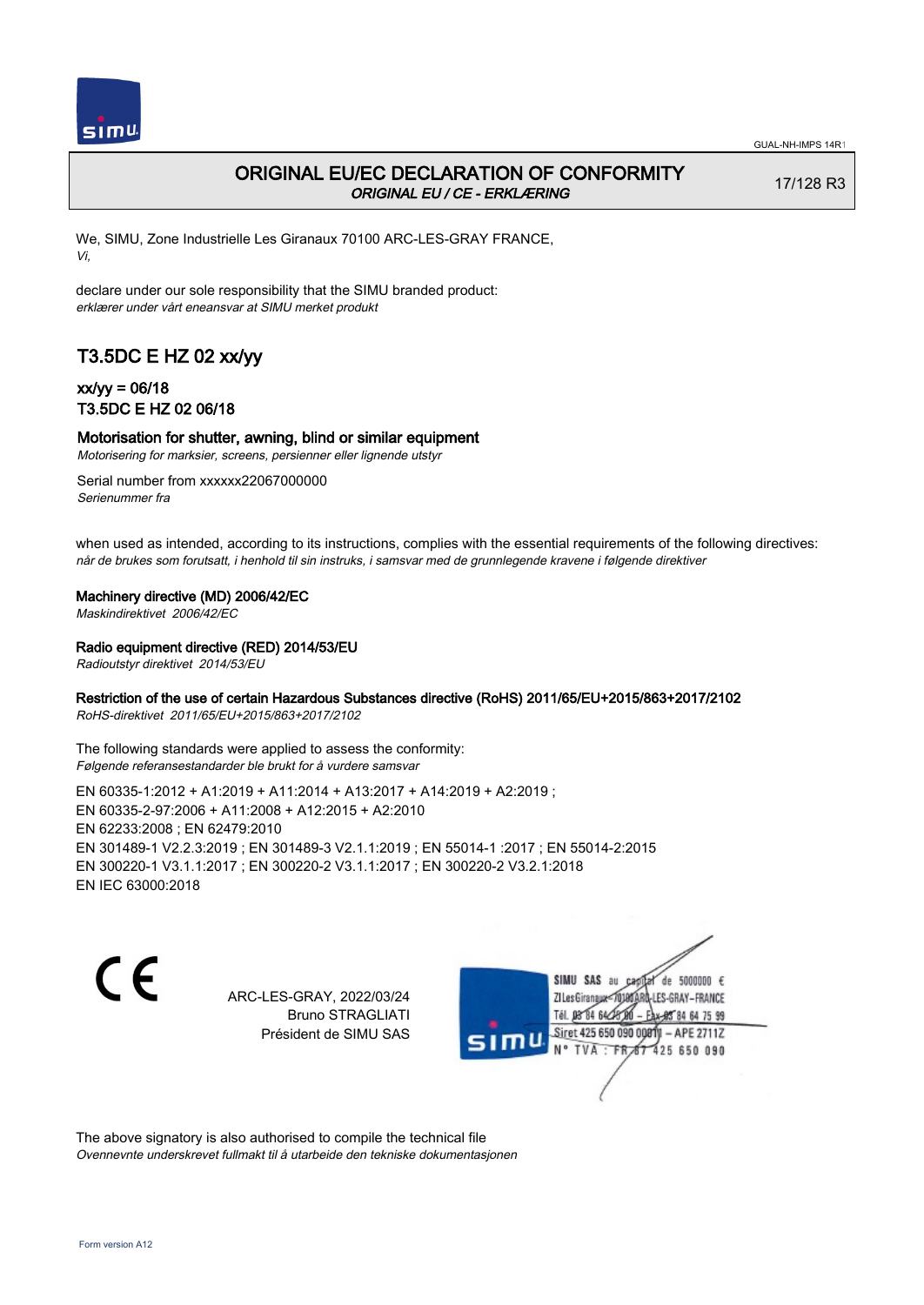

## ORIGINAL EU/EC DECLARATION OF CONFORMITY ORYGINALNA DEKLARACJA ZGODNOŚCI UE/WE

17/128 R3

We, SIMU, Zone Industrielle Les Giranaux 70100 ARC-LES-GRAY FRANCE, My,

declare under our sole responsibility that the SIMU branded product: deklarujemy z pełną odpowiedzialnością, że produkt oznaczony marką SIMU

# T3.5DC E HZ 02 xx/yy

### xx/yy = 06/18 T3.5DC E HZ 02 06/18

#### Motorisation for shutter, awning, blind or similar equipment

Wyposażenie w napęd rolety, markizy, osłony przeciwsłonecznej lub podobnego urządzenia

Serial number from xxxxxx22067000000 z numerem seryjnym od

when used as intended, according to its instructions, complies with the essential requirements of the following directives: gdy jest używany zgodnie z przeznaczeniem i instrukcjami, spełnia podstawowe wymagania następujących Dyrektyw

Machinery directive (MD) 2006/42/EC

Dyrektywa maszynowa 2006/42/EC

#### Radio equipment directive (RED) 2014/53/EU

Dyrektywa o urządzeniach radiowych 2014/53/EU

### Restriction of the use of certain Hazardous Substances directive (RoHS) 2011/65/EU+2015/863+2017/2102

Dyrektywa RoHS 2011/65/EU+2015/863+2017/2102

The following standards were applied to assess the conformity: Do oceny zgodności zostały zastosowane następujące normy

EN 60335‑1:2012 + A1:2019 + A11:2014 + A13:2017 + A14:2019 + A2:2019 ; EN 60335‑2‑97:2006 + A11:2008 + A12:2015 + A2:2010 EN 62233:2008 ; EN 62479:2010 EN 301489‑1 V2.2.3:2019 ; EN 301489‑3 V2.1.1:2019 ; EN 55014‑1 :2017 ; EN 55014‑2:2015 EN 300220‑1 V3.1.1:2017 ; EN 300220‑2 V3.1.1:2017 ; EN 300220‑2 V3.2.1:2018 EN IEC 63000:2018

C F

ARC-LES-GRAY, 2022/03/24 Bruno STRAGLIATI Président de SIMU SAS

de 5000000  $\epsilon$ SIMU SAS au ZI Les Giranaux-70180 LES-GRAY-FRANCE Tél. 08 R4 64 2 64 75 99 Siret 425 650 090 00811  $-$  APF 27117 125 650 090

The above signatory is also authorised to compile the technical file Osoba wskazana powyżej jest również upoważniony do przygotowania dokumentacji technicznej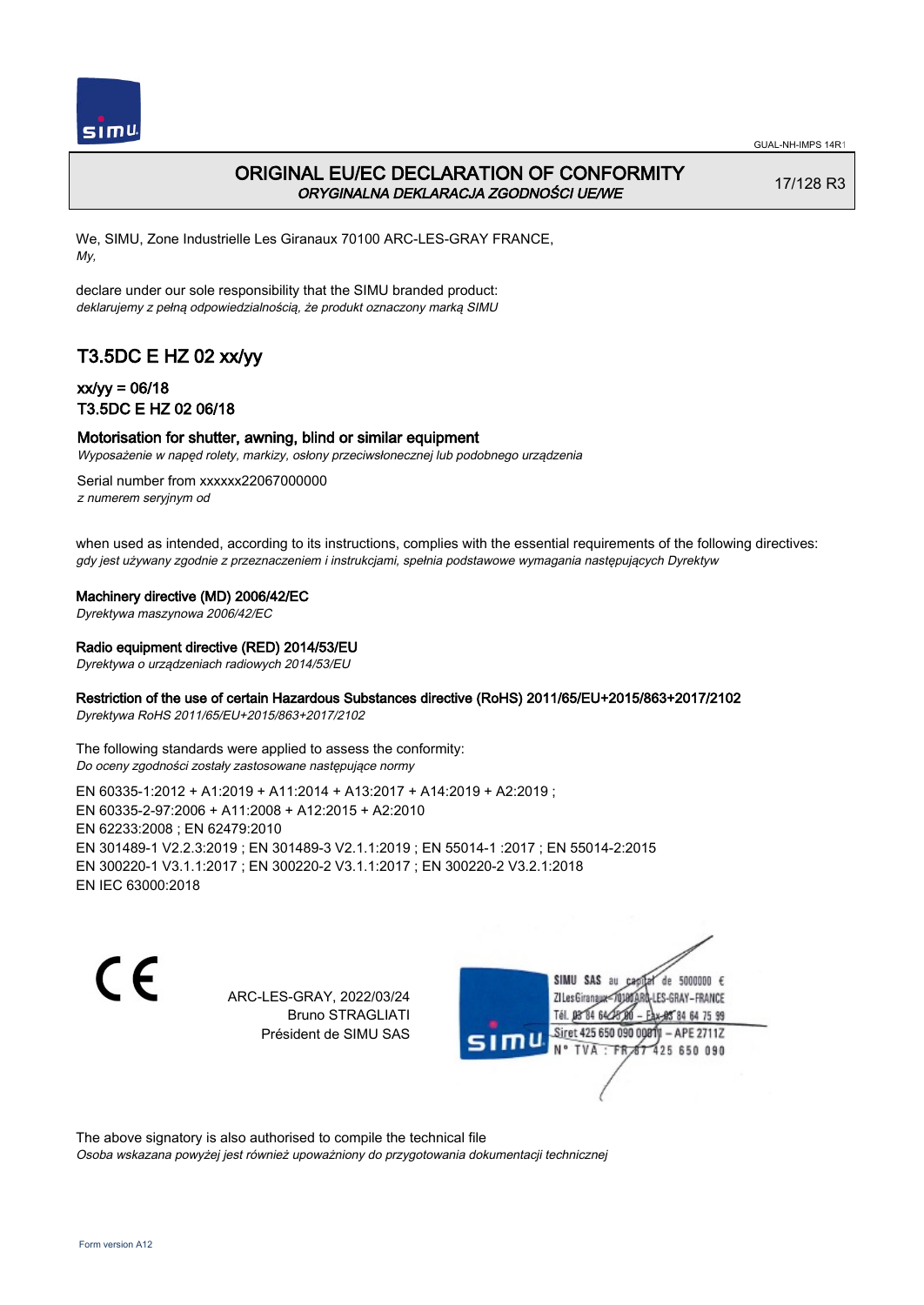

## ORIGINAL EU/EC DECLARATION OF CONFORMITY DECLARAÇÃO UE/CE DE CONFORMIDADE ORIGINAL

17/128 R3

We, SIMU, Zone Industrielle Les Giranaux 70100 ARC-LES-GRAY FRANCE, Nós,

declare under our sole responsibility that the SIMU branded product: declaramos sob nossa única responsabilidade que o dispositivo marca SIMU

# T3.5DC E HZ 02 xx/yy

### xx/yy = 06/18 T3.5DC E HZ 02 06/18

#### Motorisation for shutter, awning, blind or similar equipment

Motorização para toldo, persiana, estore, cortina ou equipamento parecido

Serial number from xxxxxx22067000000 Número de série desde

when used as intended, according to its instructions, complies with the essential requirements of the following directives: Quando utilizado de acordo com sua a aplicação, segundo as suas instruções, cumpre os requisitos essenciais das seguintes diretivas

Machinery directive (MD) 2006/42/EC

Diretiva Máquinas 2006/42/EC

### Radio equipment directive (RED) 2014/53/EU

Diretiva equipamentos de rádio 2014/53/EU

### Restriction of the use of certain Hazardous Substances directive (RoHS) 2011/65/EU+2015/863+2017/2102

Diretiva RoHS 2011/65/EU+2015/863+2017/2102

The following standards were applied to assess the conformity: As normas de referência apresentadas em seguida foram aplicadas para avaliar a conformidade

EN 60335‑1:2012 + A1:2019 + A11:2014 + A13:2017 + A14:2019 + A2:2019 ; EN 60335‑2‑97:2006 + A11:2008 + A12:2015 + A2:2010 EN 62233:2008 ; EN 62479:2010 EN 301489‑1 V2.2.3:2019 ; EN 301489‑3 V2.1.1:2019 ; EN 55014‑1 :2017 ; EN 55014‑2:2015 EN 300220‑1 V3.1.1:2017 ; EN 300220‑2 V3.1.1:2017 ; EN 300220‑2 V3.2.1:2018 EN IEC 63000:2018

C F

ARC-LES-GRAY, 2022/03/24 Bruno STRAGLIATI Président de SIMU SAS

de 5000000  $\epsilon$ SIMU SAS au ZI Les Giranaux< ES-GRAY-FRANCE Tél. 08 84 64 2 64 75 99 Siret 425 650 090 00811  $-$  APF 27117 125 650 090

The above signatory is also authorised to compile the technical file A pessoa nomeada acima também está autorizada a compilar o processo técnico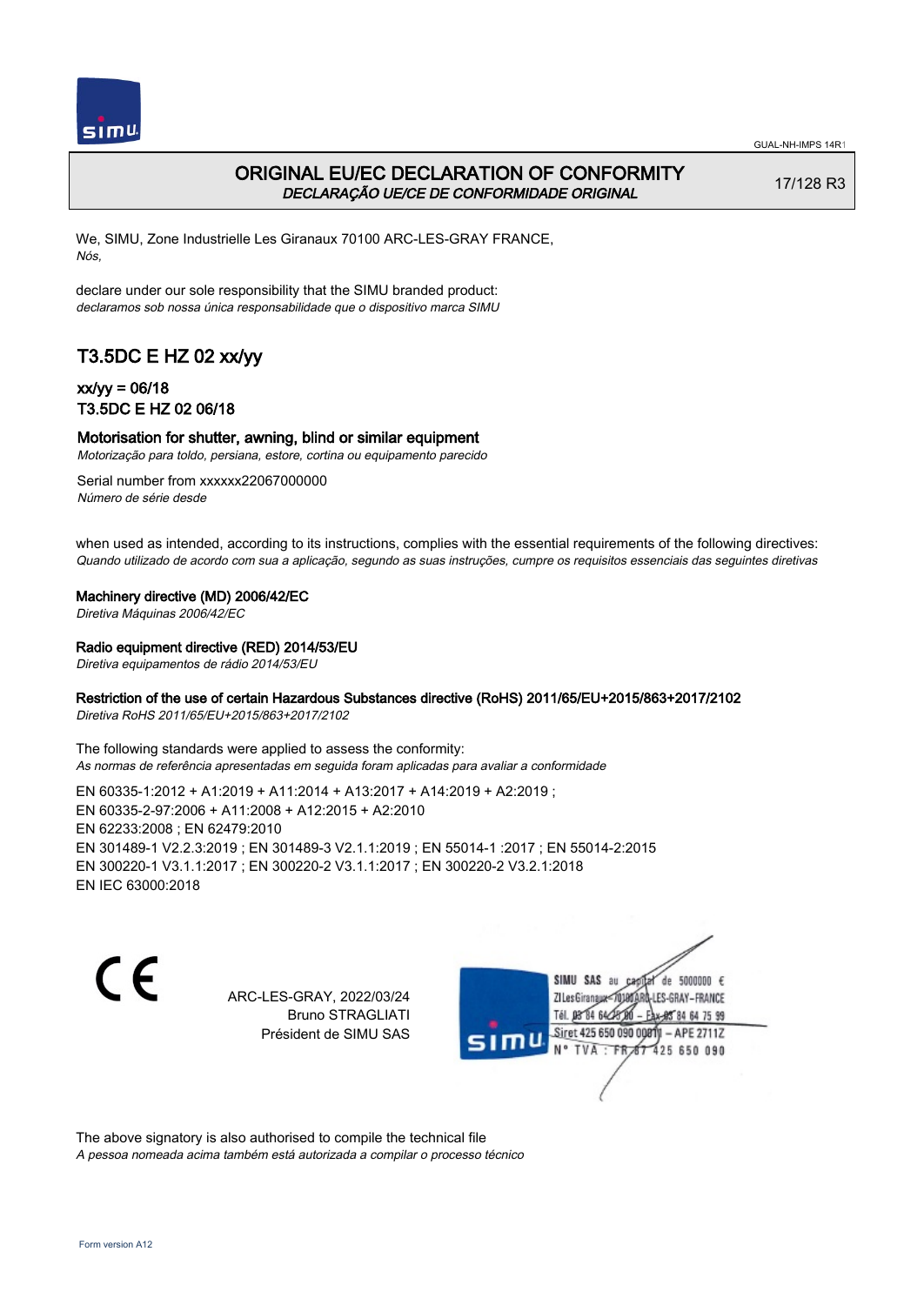

# ORIGINAL EU/EC DECLARATION OF CONFORMITY ORIGINAL EU/EC DECLARAIE DE CONFORMITATE

17/128 R3

We, SIMU, Zone Industrielle Les Giranaux 70100 ARC-LES-GRAY FRANCE, Noi,

declare under our sole responsibility that the SIMU branded product: declarăm pe propria răspundere că produsele marca SIMU

# T3.5DC E HZ 02 xx/yy

## xx/yy = 06/18 T3.5DC E HZ 02 06/18

### Motorisation for shutter, awning, blind or similar equipment

Motorizări pentru rulou, marchiză, perdea sau echipament similar

Serial number from xxxxxx22067000000 Numărul de serie din

when used as intended, according to its instructions, complies with the essential requirements of the following directives: utilizate conform destinaiei lor, aa cum este descris în manualul de utilizare, sunt în conformitate cu cerinele eseniale ale următoarelor directive

### Machinery directive (MD) 2006/42/EC

Directiva privind echipamentele tehnice 2006/42/EC

### Radio equipment directive (RED) 2014/53/EU

Directiva privind echipamentele radio 2014/53/EU

### Restriction of the use of certain Hazardous Substances directive (RoHS) 2011/65/EU+2015/863+2017/2102

Directiva RoHS 2011/65/EU+2015/863+2017/2102

The following standards were applied to assess the conformity: Următoarele standarde de referină au fost aplicate pentru respectarea conformităii

EN 60335‑1:2012 + A1:2019 + A11:2014 + A13:2017 + A14:2019 + A2:2019 ; EN 60335‑2‑97:2006 + A11:2008 + A12:2015 + A2:2010 EN 62233:2008 ; EN 62479:2010 EN 301489‑1 V2.2.3:2019 ; EN 301489‑3 V2.1.1:2019 ; EN 55014‑1 :2017 ; EN 55014‑2:2015 EN 300220‑1 V3.1.1:2017 ; EN 300220‑2 V3.1.1:2017 ; EN 300220‑2 V3.2.1:2018 EN IEC 63000:2018

 $\epsilon$ 

ARC-LES-GRAY, 2022/03/24 Bruno STRAGLIATI Président de SIMU SAS

de 5000000  $\epsilon$ SIMU SAS au ZI Les Giranauxe LES-GRAY-FRANCE Tél. 08 84 64 24 95 84 64 75 99 Siret 425 650 090 00811 - APE 2711Z TVA: FR 87 425 650 090

The above signatory is also authorised to compile the technical file Semnatarul de mai sus este, de asemenea, autorizat să întocmească dosarul tehnic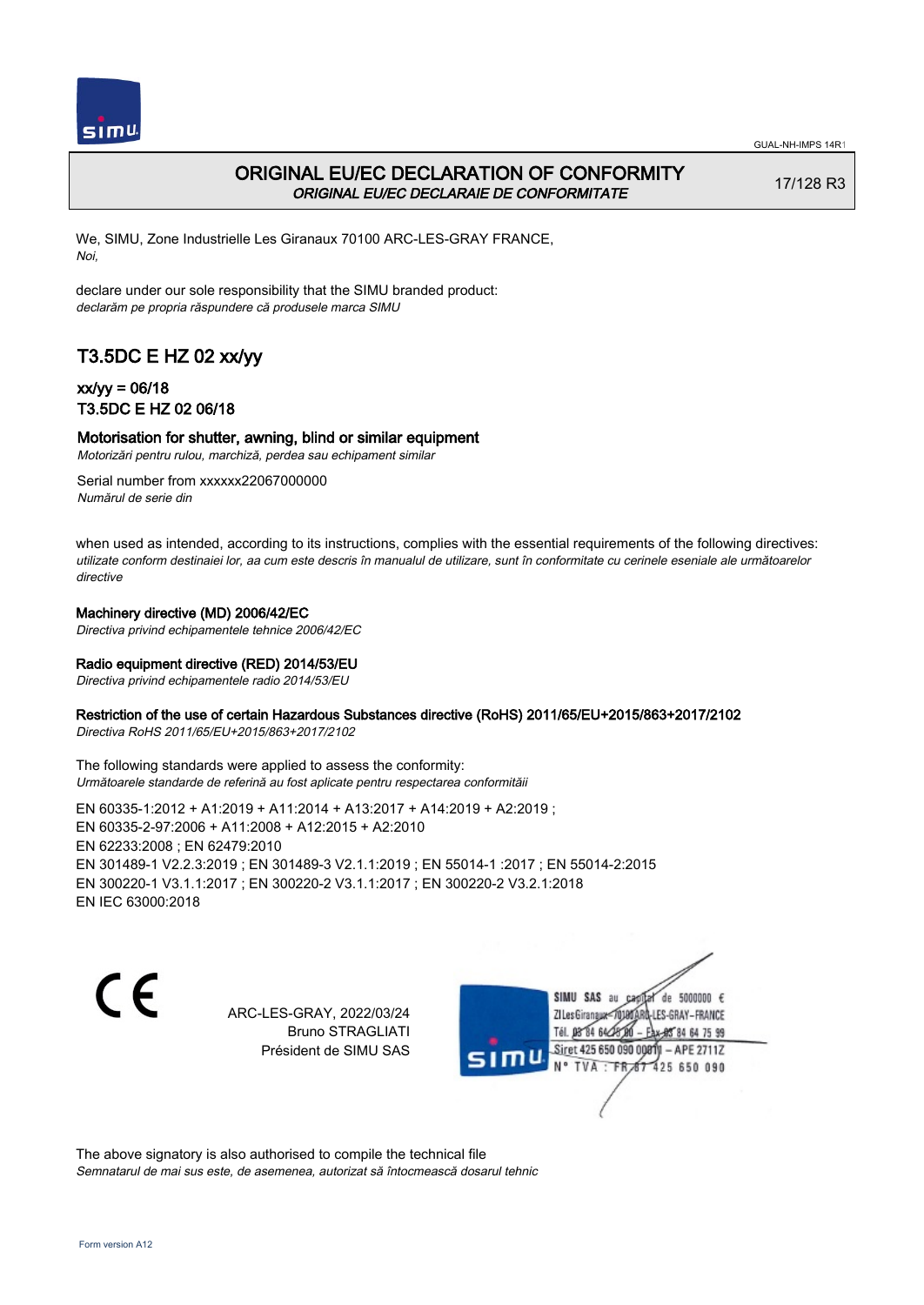

# ORIGINAL EU/EC DECLARATION OF CONFORMITY ORIGINAL EU/EG-FÖRSÄKRAN OM ÖVERENSSTÄMMELSE

17/128 R3

We, SIMU, Zone Industrielle Les Giranaux 70100 ARC-LES-GRAY FRANCE, Vi,

declare under our sole responsibility that the SIMU branded product: försäkrar på eget ansvar att produkten av varumärket SIMU

# T3.5DC E HZ 02 xx/yy

## xx/yy = 06/18 T3.5DC E HZ 02 06/18

### Motorisation for shutter, awning, blind or similar equipment

Motorisering för jalusi, markis, rullgardin eller liknande produkter

Serial number from xxxxxx22067000000 Serienumret från

when used as intended, according to its instructions, complies with the essential requirements of the following directives: uppfyller de grundläggande kraven i följande direktiv när den används på det sätt som avses, i enlighet med bruksanvisningen

### Machinery directive (MD) 2006/42/EC

Maskindirektivet 2006/42/EC

### Radio equipment directive (RED) 2014/53/EU

Direktivet om radioutrustning 2014/53/EU

### Restriction of the use of certain Hazardous Substances directive (RoHS) 2011/65/EU+2015/863+2017/2102

RoHS-direktivet 2011/65/EU+2015/863+2017/2102

The following standards were applied to assess the conformity: Följande referensnormer har tillämpats för att göra en bedömning av överensstämmelsen

EN 60335‑1:2012 + A1:2019 + A11:2014 + A13:2017 + A14:2019 + A2:2019 ; EN 60335‑2‑97:2006 + A11:2008 + A12:2015 + A2:2010 EN 62233:2008 ; EN 62479:2010 EN 301489‑1 V2.2.3:2019 ; EN 301489‑3 V2.1.1:2019 ; EN 55014‑1 :2017 ; EN 55014‑2:2015 EN 300220‑1 V3.1.1:2017 ; EN 300220‑2 V3.1.1:2017 ; EN 300220‑2 V3.2.1:2018 EN IEC 63000:2018

 $\epsilon$ 

ARC-LES-GRAY, 2022/03/24 Bruno STRAGLIATI Président de SIMU SAS

de 5000000  $\epsilon$ SIMU SAS au ZI Les Giranaux< ES-GRAY-FRANCE Tél. 08 84 64 2 64 75 99 Siret 425 650 090 00811  $-$  APF 27117 125 650 090

The above signatory is also authorised to compile the technical file

Den person som anges ovan är också behörig att ställa samman den tekniska dokumentationen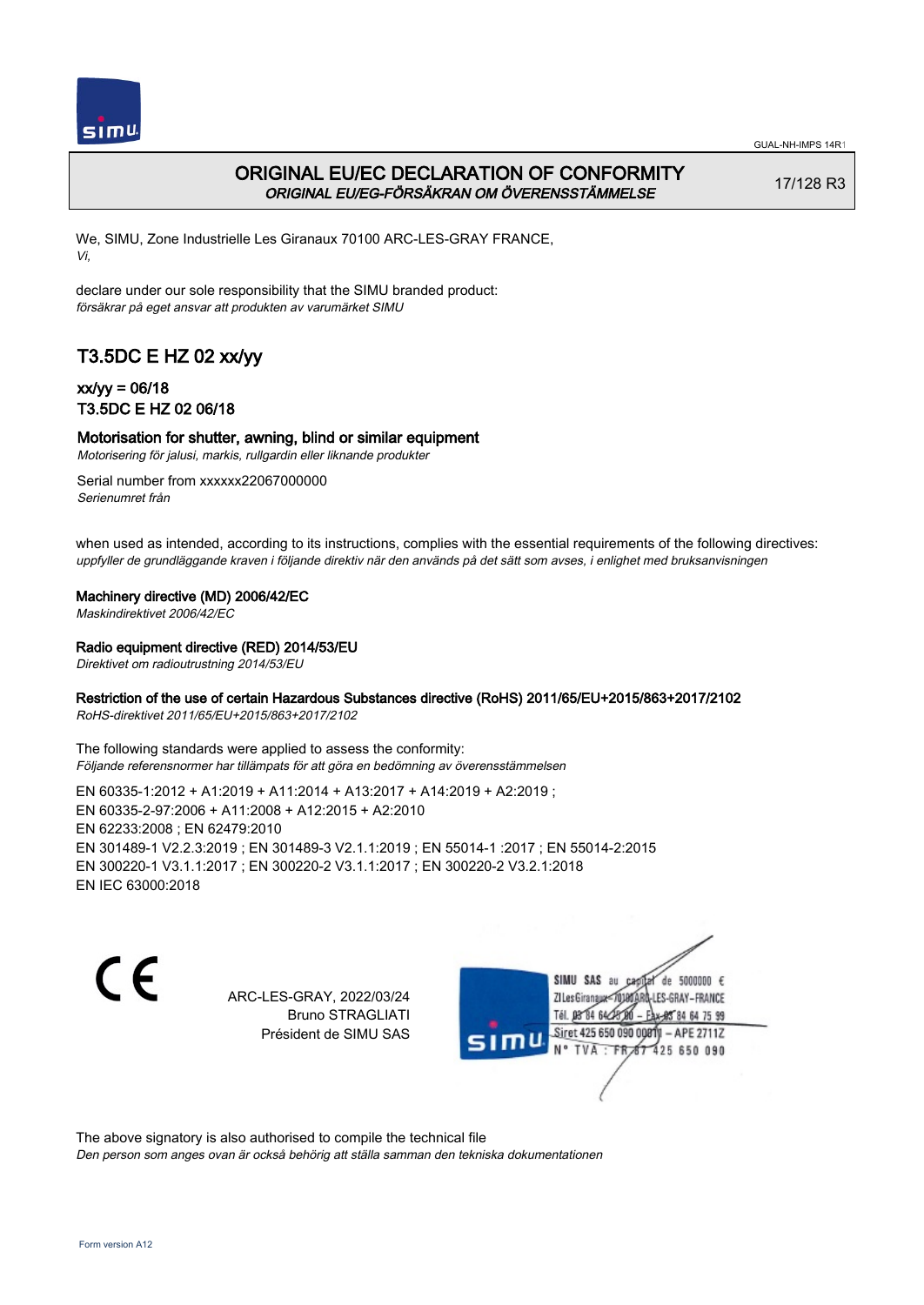

# ORIGINAL EU/EC DECLARATION OF CONFORMITY ORIGINÁLNE VYHLÁSENIE EU/ES O ZHODE

17/128 R3

We, SIMU, Zone Industrielle Les Giranaux 70100 ARC-LES-GRAY FRANCE, My,

declare under our sole responsibility that the SIMU branded product: vyhlasujeme na svoju výlučnú zodpovednosť, že výrobok značky SIMU

# T3.5DC E HZ 02 xx/yy

## xx/yy = 06/18 T3.5DC E HZ 02 06/18

### Motorisation for shutter, awning, blind or similar equipment

Pohon pre rolety, markízy, clony alebo podobné zariadenia

Serial number from xxxxxx22067000000 Seriové číslo od

when used as intended, according to its instructions, complies with the essential requirements of the following directives: ak je používaný v súlade s účelom použitia a s návodom, spĺňa základné požiadavky týchto smerníc

### Machinery directive (MD) 2006/42/EC

Smernica o strojových zariadeniach 2006/42/EC

#### Radio equipment directive (RED) 2014/53/EU

Smernica o sprístupňovaniu rádiových zariadení na trhu 2014/53/EU

### Restriction of the use of certain Hazardous Substances directive (RoHS) 2011/65/EU+2015/863+2017/2102

Smernica o obmedzení používania určitých nebezpečných látok v elektrických a elektronických zariadeniach 2011/65/EU+2015/863+2017/2102

#### The following standards were applied to assess the conformity: Pre posúdenie zhody boli použité následujúce normy

EN 60335‑1:2012 + A1:2019 + A11:2014 + A13:2017 + A14:2019 + A2:2019 ; EN 60335‑2‑97:2006 + A11:2008 + A12:2015 + A2:2010 EN 62233:2008 ; EN 62479:2010 EN 301489‑1 V2.2.3:2019 ; EN 301489‑3 V2.1.1:2019 ; EN 55014‑1 :2017 ; EN 55014‑2:2015 EN 300220‑1 V3.1.1:2017 ; EN 300220‑2 V3.1.1:2017 ; EN 300220‑2 V3.2.1:2018 EN IEC 63000:2018

 $\epsilon$ 

ARC-LES-GRAY, 2022/03/24 Bruno STRAGLIATI Président de SIMU SAS



The above signatory is also authorised to compile the technical file uvedená osoba je tiež osoba zodpovedná za vypracovanie technickej dokumentácie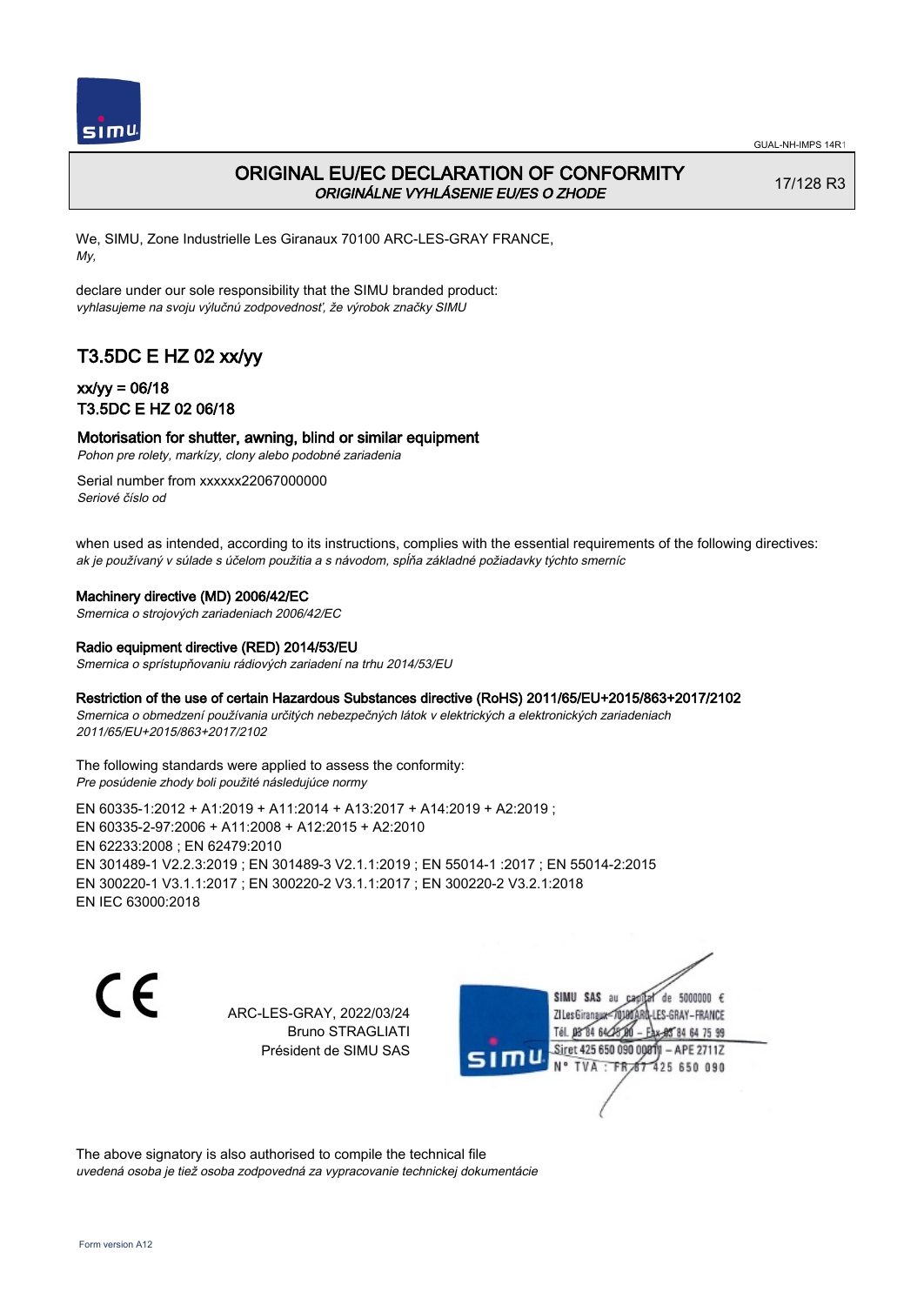

# ORIGINAL EU/EC DECLARATION OF CONFORMITY IZJAVA O SKLADNOSTI / IZJAVA O LASTNOSTIH

17/128 R3

We, SIMU, Zone Industrielle Les Giranaux 70100 ARC-LES-GRAY FRANCE, Mi,

declare under our sole responsibility that the SIMU branded product: S polno odgovornostjo izjavljamo, da izdelki blagovne znamke SIMU

# T3.5DC E HZ 02 xx/yy

## xx/yy = 06/18 T3.5DC E HZ 02 06/18

### Motorisation for shutter, awning, blind or similar equipment

Motorizacija rolet, žaluzij, senčnikov in podobne opreme

Serial number from xxxxxx22067000000 'Serijska številka

when used as intended, according to its instructions, complies with the essential requirements of the following directives: ko se uporabljajo v skladu z namembnostjo in navodili, ustrezajo bistvenim zahtevam naslednjih direktiv

### Machinery directive (MD) 2006/42/EC

Direktiva o strojih 2006/42/EC

### Radio equipment directive (RED) 2014/53/EU

Ditrektiva o Radijski opremi 2014/53/EU

### Restriction of the use of certain Hazardous Substances directive (RoHS) 2011/65/EU+2015/863+2017/2102

Direktiva RoHS 2011/65/EU+2015/863+2017/2102

The following standards were applied to assess the conformity: Za preverjanje skladnosti so bili uporabljeni naslednji standardi

EN 60335‑1:2012 + A1:2019 + A11:2014 + A13:2017 + A14:2019 + A2:2019 ; EN 60335‑2‑97:2006 + A11:2008 + A12:2015 + A2:2010 EN 62233:2008 ; EN 62479:2010 EN 301489‑1 V2.2.3:2019 ; EN 301489‑3 V2.1.1:2019 ; EN 55014‑1 :2017 ; EN 55014‑2:2015 EN 300220‑1 V3.1.1:2017 ; EN 300220‑2 V3.1.1:2017 ; EN 300220‑2 V3.2.1:2018 EN IEC 63000:2018

C F

ARC-LES-GRAY, 2022/03/24 Bruno STRAGLIATI Président de SIMU SAS

de 5000000  $\epsilon$ SIMU SAS au ZI Les Giranaux-70180 LES-GRAY-FRANCE Tél. 08 R4 64 2 64 75 99 Siret 425 650 090 0081  $-$  APF 27117 125 650 090  $-FR$ 

The above signatory is also authorised to compile the technical file Podpisnik, naveden zgoraj, je pooblaščen tudi za pripravo tehnične dokumentacije